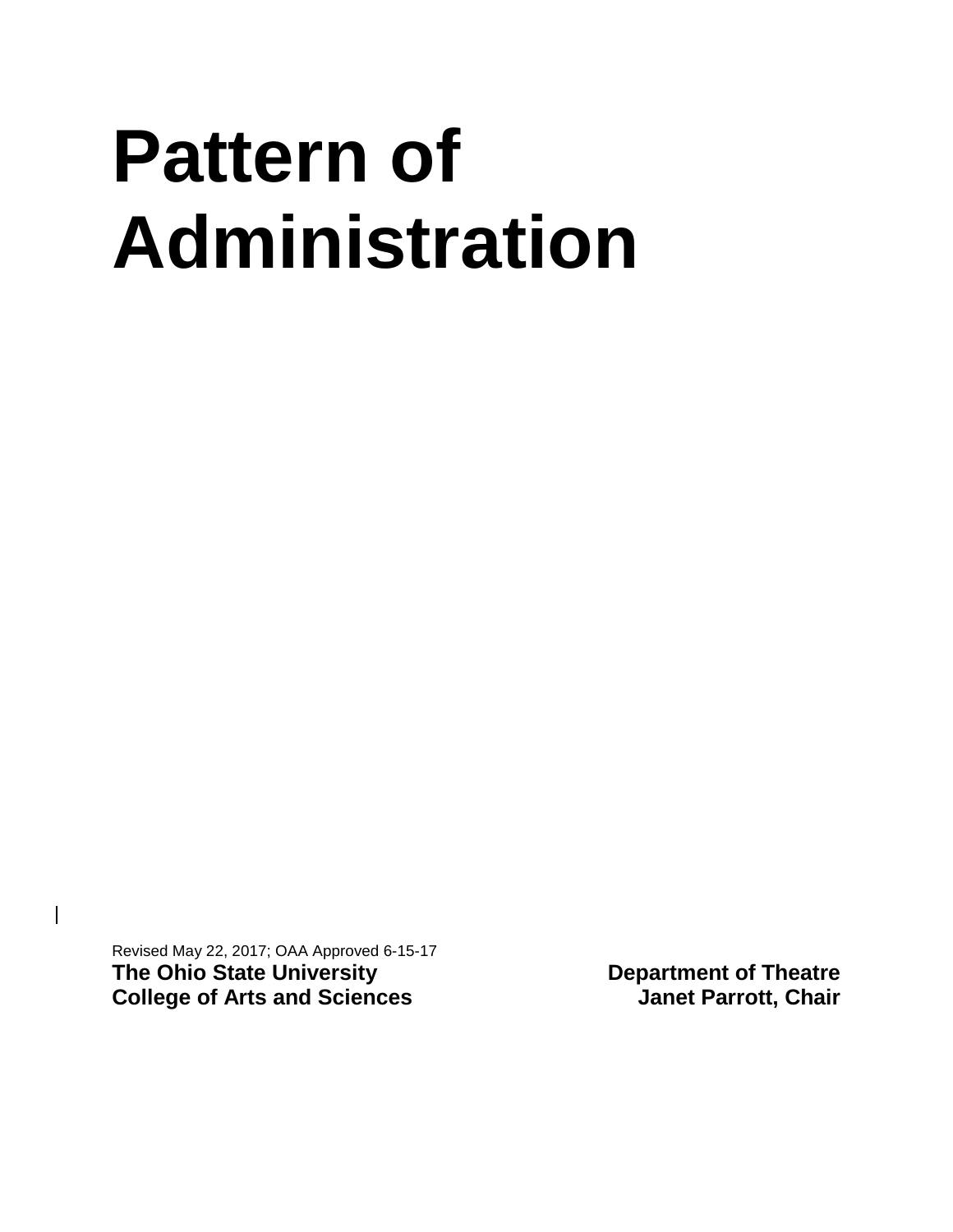## **Contents**

| L.            |                                                              |    |
|---------------|--------------------------------------------------------------|----|
| Ш.            |                                                              |    |
| III.          |                                                              |    |
| IV.           |                                                              |    |
| V.            |                                                              |    |
| VI.           | Overview of Department Administration and Decision Making  9 |    |
| VII.          |                                                              |    |
| a.            |                                                              |    |
| $\mathbf b$ . |                                                              |    |
| C.            |                                                              |    |
| VIII.         |                                                              |    |
| IX.           |                                                              |    |
| a.            |                                                              |    |
|               | i.                                                           |    |
| $b$ .         |                                                              |    |
| c.            |                                                              |    |
| Х.            |                                                              |    |
| XI.           |                                                              |    |
| XII.          |                                                              |    |
| a.            |                                                              |    |
| b.            |                                                              |    |
| c.            |                                                              | 29 |
| d.            |                                                              |    |
| XIII.         | Supplemental Compensation and Paid External Consulting  30   |    |
| XIV.          |                                                              |    |
| XV.           |                                                              |    |
| a.            |                                                              |    |
| $b$ .         |                                                              |    |
| c.            |                                                              |    |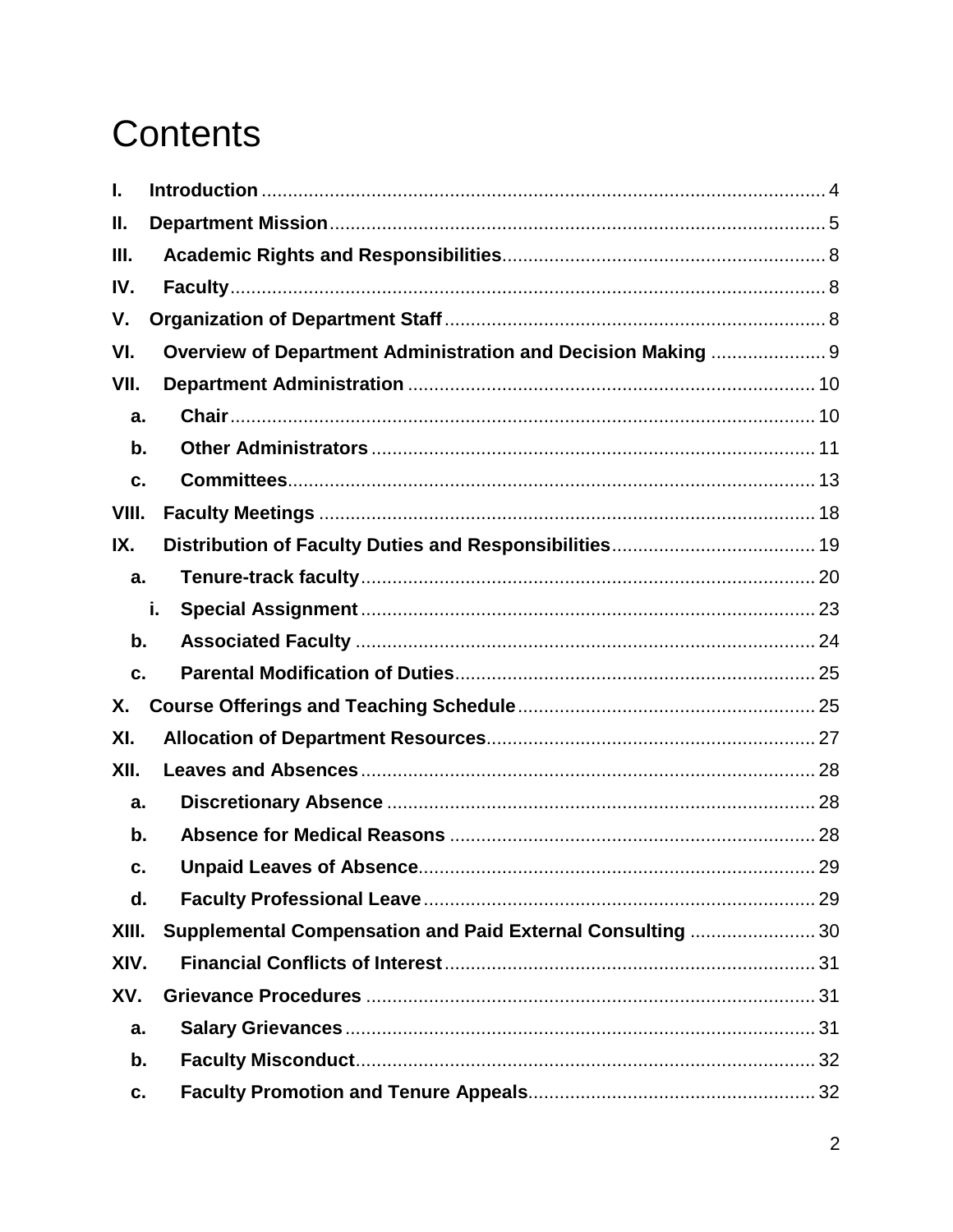| e. |  |
|----|--|
|    |  |
|    |  |
|    |  |
|    |  |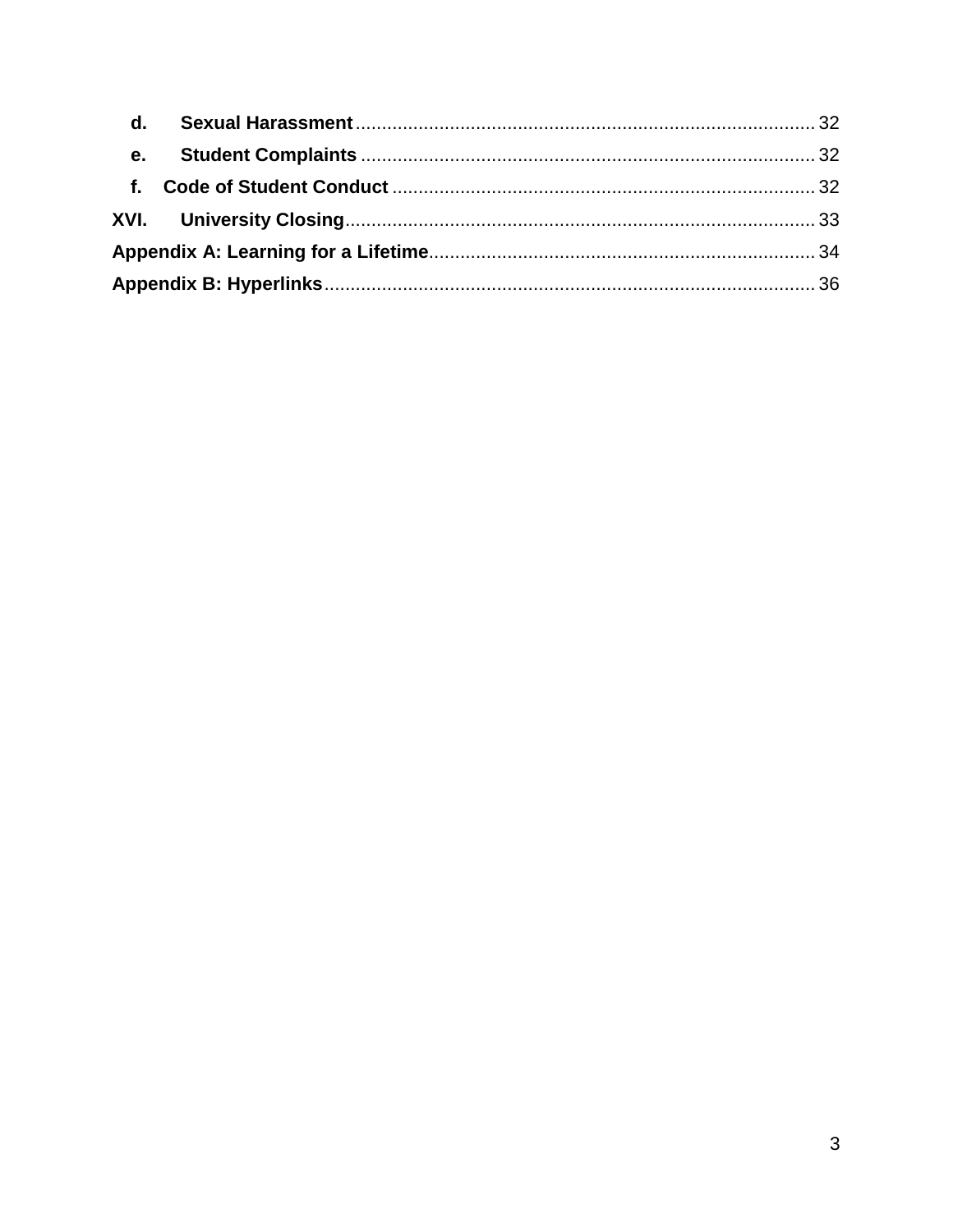## <span id="page-3-0"></span>**I. Introduction**

This document provides a brief description of the Department of Theatre as well as a description of its policies and procedures. It supplements the Rules of the University Faculty, and other policies and procedures of the University to which the department and its faculty are subject. The latter rules, policies and procedures, and changes in them, take precedence over statements in this document.

The Department of Theatre Patterns of Administration is founded on the Institutional Principles unanimously adopted by the faculty on May 28, 2009. These principles read as follows:

The principles that characterize the work of the faculty and staff of the Department of Theatre include our commitment to foster an atmosphere conducive to scholarship and creative activity where we place the educational needs of our students first.

We acknowledge the integrated nature of our teaching, research, creative activity, service, and outreach and our multiple obligations to the university at large.

In working together, we exhibit respect for the work of all individuals, embrace direct communication, and expect accountability, all in an atmosphere of mutual support.

We hold collaboration and cooperation as hallmarks of all of our endeavors as we link historical and critical scholarship with artistic creation and performance.

This Pattern of Administration is subject to continuing revision. It must be reviewed and either revised or reaffirmed on appointment or reappointment of the department chair. However, revisions may be made at any time as needed. All revisions, as well as periodic reaffirmation, are subject to approval by the college office and the Office of Academic Affairs.

The Department has also prepared a separate Appointments, Promotion and Tenure Document which is available to all faculty. Other departmental materials include student handbooks, a production handbook, and various calendars, lists and directories.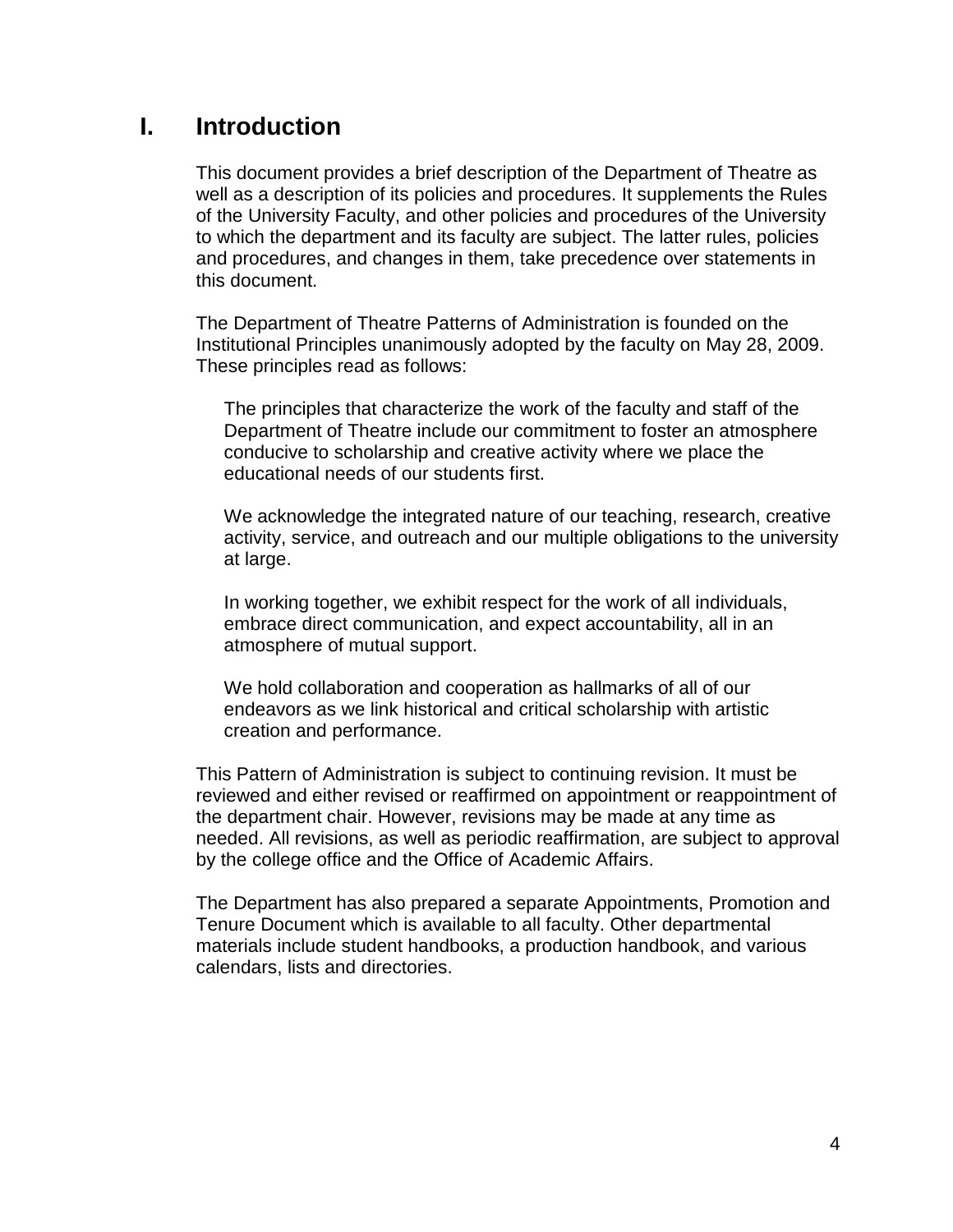## <span id="page-4-0"></span>**II. Department Mission**

The Ohio State University Department of Theatre is dedicated to:

The education and training of theatre artists, scholars and teachers in a creative atmosphere conducive to scholarship, production and perform[a](#page-4-1)nce: a

Conducting research and creative activities that contribute to the enrichment of the university and to the field of theatre at large;

Offering the citizens of the state of Ohio, the United States, and the international community, through courses, institutes, productions, lectures, screenings and consultations, opportunities for theatre education and production;

Providing opportunity for all members of The Ohio State University- students, faculty, staff and alumni--to participate in theatre as researcher, practitioner or as audience member.

#### **a. Undergraduate Education**

The Department provides an undergraduate liberal arts education in theatre introducing students to the broad spectrum of the world of theatre, relating theatre to the other arts, to the humanities and to other cultures. The program is designed to give students an introduction to all the areas of the theatre arts and to prepare him/her for additional study. The course structure begins the development of competencies in acting, directing, design and theatre technology, theatre history, theory, literature, criticism, and script analysis.

The Bachelor of Arts (BA) degree in Theatre, prepares students for a full life in the theatre and the broader cultural sector by nurturing creativity and fostering critical inquiry, foundations of arts production. The BA program is therefore designed to develop skills needed to create and appreciate new theatrical work, to understand the history of theatre, and to help navigate professional lives in the performing arts. This academic exploration incorporates demanding practical training in performance and technical theatre, providing opportunities for our undergraduate students to learn through the laboratory of our productions. The BA forms the beginning of an on-going life of learning about theatre in its many forms, with applications for numerous career paths in the arts industry. The

<span id="page-4-1"></span>a Both the practice and the concept of "theatrical performance" are defined broadly to include not only what has traditionally been called "live" (i.e., performers and spectators joined together in the same space and time) but also film and video representations of human performance. Accordingly, the concept of "live" performance encompasses a broad range of theatrical and performative activities.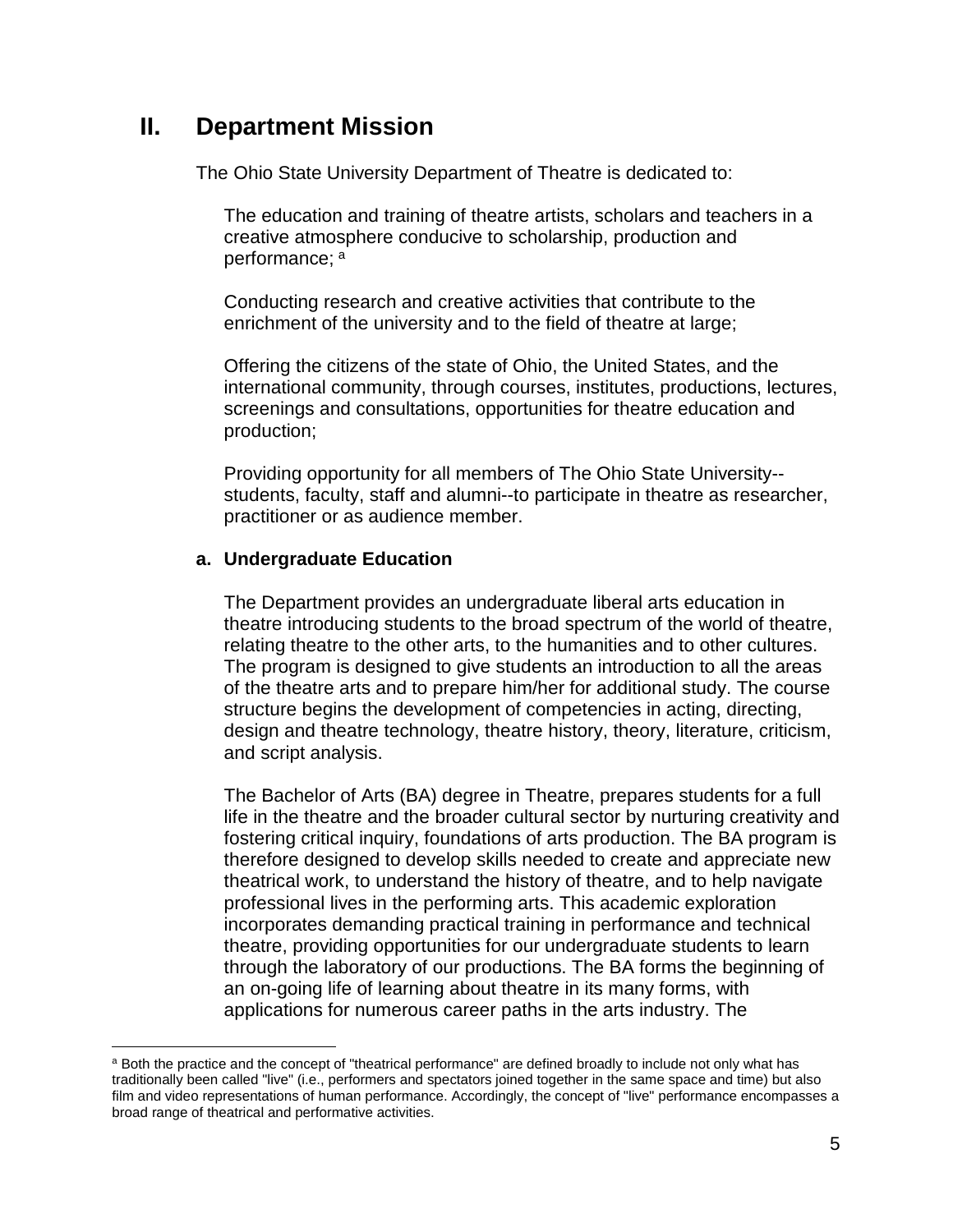Department of Theatre provides all students at The Ohio State University with the opportunity to enhance their general education by gaining an appreciation and understanding of the theatre arts.

#### **b. Graduate Education**

The mission of graduate education is to provide the training and education essential for theatre artists and scholars. The Department offers three broad areas of training and education in acting; design and technology; and performance history, and theory.

#### **i. Master of Fine Arts in Acting (MFA)**

The Master of Fine Arts in Acting (MFA) with a focus on the creation of new works through outreach and engagement provides concentrated study and training in acting, with experience in classical and contemporary styles within the context of developing methods for creating original work. The program emphasizes the development of actors who can work in a repertory company setting as well as function as independent artists producing original work. The program prepares actors to work in creative ways with local communities in realizing original works and provides concentrated study and training in the areas of movement, voice, and acting theory and practice.

#### **ii. Master of Fine Arts in Design (MFA)**

The Master of Fine Arts in Design (MFA) provides concentrated study and comprehensive training in the art and technology of scene, costume and lighting design. In addition to selecting a primary area of design emphasis, a student may select to study another area of design as a secondary emphasis. The three-year program places equal importance on classroom studies and production program activities. The program of study contains course work in all the areas of theatre and related fields that inform and enrich the area of design selected as an emphasis. Because of the equal importance given to academic and practical experiences within the program, a graduate is well suited for teaching in a college or university in addition to being an articulate and capable theatre artist.

#### **iii. Master of Arts (MA)**

The Master of Arts (MA) program provides training in theatre studies. Beyond the required course in research methods, students may elect a wide range of courses in theatre history, criticism,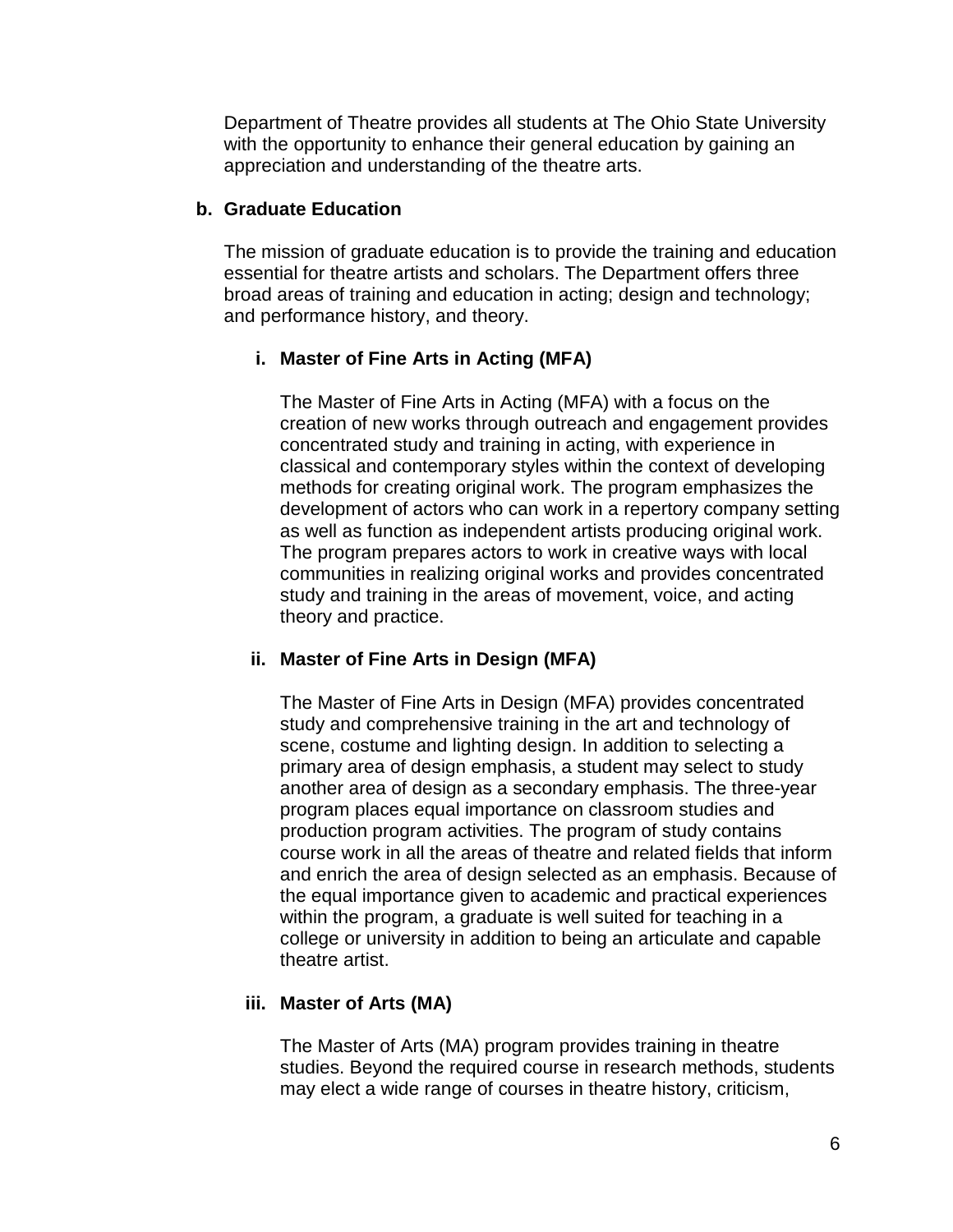theory, and dramatic literature. There are also opportunities to take courses in acting, directing, and design and to participate in theatre productions. The MA degree, culminating in a MA written thesis offers a generalist foundation in theatre studies appropriate for (1) teaching in secondary schools and some colleges, (2) entering into a doctoral degree program, and (3) beginning a possible professional career in theatre companies, the entertainment media, government arts programs, or private arts institutions. Students develop analytical skills in historical research, critical writing, dramatic interpretation, and the nature of theatrical practice.

#### **iv. Doctor of Philosophy (PhD)**

The Doctor of Philosophy (PhD) serves prospective teachers, critics, and scholars in theatre studies. Each student, working with an advisor, develops an individual program of study that includes not only a wide range of general courses in history, critical theory, dramatic literature, performance analysis, and research methods but also a specialized group of courses in the candidate's areas of interest. Each candidate also selects at least one area of production for training (acting, directing, design, or dramaturgy). Students develop a strong foundation in theatre studies through a self-designed program of study, appropriate to their backgrounds and professional aims. Theatre history and historiography, critical and dramatic theory, genre history and theory, production analysis and dramaturgy, women and theatre, archival access and training, contemporary performance arts, and design technology; Russian theatre, Greek theatre, ancient and modern, Asian theatre, English and American theatre and drama are some of the areas of study available.

#### **c. Research and Creative Activity**

Research and creative activity is undertaken in the history, theory, literature and criticism of the theatre; in acting theory and technique; in directing concepts and methodology; in dramaturgy; in the writing of plays; in the translation and adaptation of new or obscure works; in the creation of new works; in theatre design concepts and techniques; in the development, production and exhibition of film and video works; in the application of the latest technology to theatrical design and production; and in audience perceptions.

#### **d. Service**

A regular and varied season of produced plays and screenings, central to the curricular mission of the department, is a primary service of the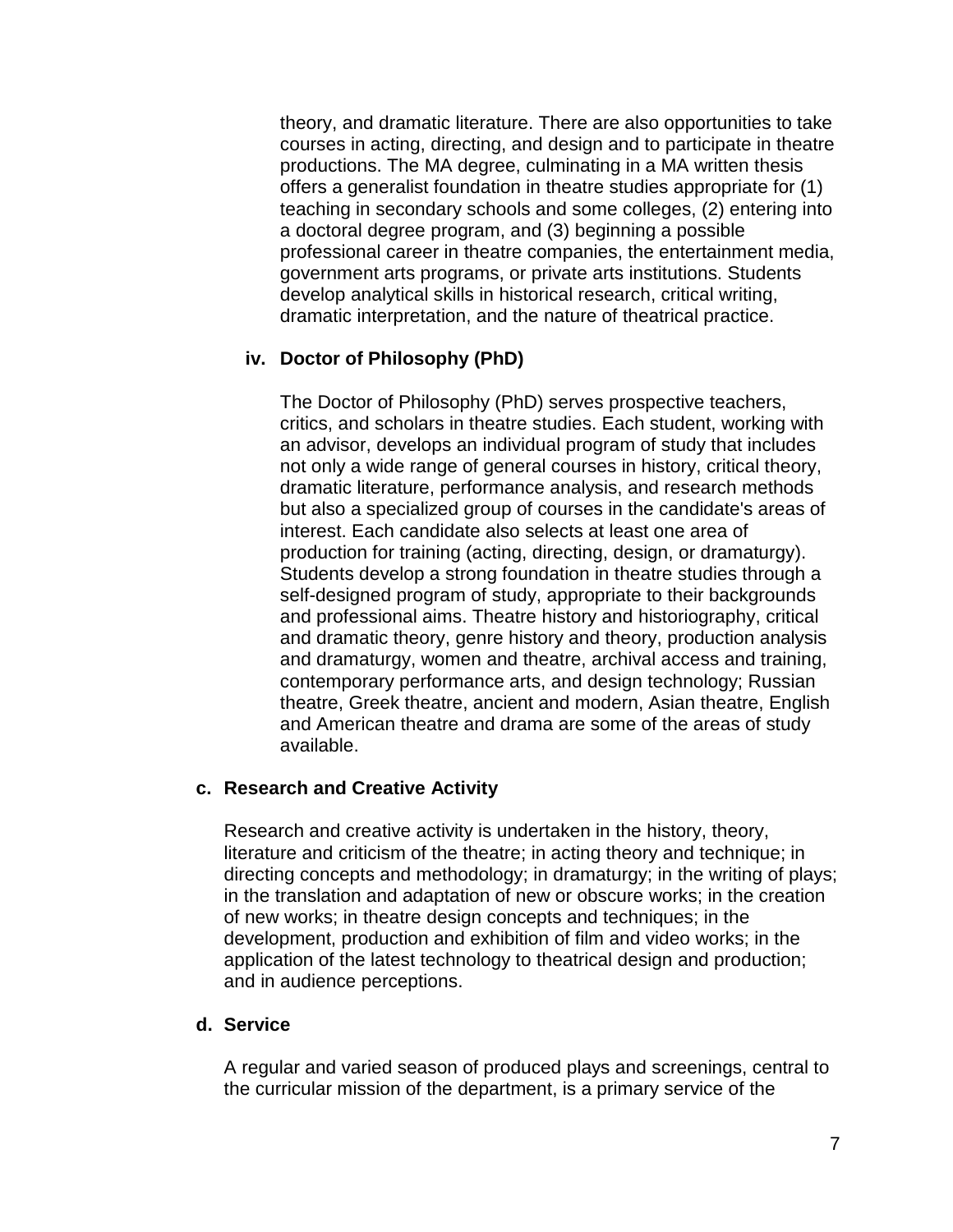department. The Department produces a tour to Central Ohio schools as part of the outreach mission of the university. The Department also provides public lectures, conferences, symposia, special institutes, teacher seminars, and workshops to the public. The Jerome Lawrence and Robert E. Lee Theatre Research Institute functions as a major resource for theatres and theatre scholars locally, nationally and internationally. Individual faculty members also undertake extensive public service functions working with theatre and media companies and serving in various state, national, and international theatre and film/video organizations as active members and as officers.

## <span id="page-7-0"></span>**III. Academic Rights and Responsibilities**

In April 2006, the university issued a reaffirmation of academic rights, responsibilities, and processes for addressing concerns. This statement can be found on the [Office of Academic Affairs](http://oaa.osu.edu/rightsandresponsibilities.html) website.<sup>1</sup>

## <span id="page-7-1"></span>**IV. Faculty**

[Faculty Rule 3335-5-192](http://trustees.osu.edu/rules/university-rules/chapter-3335-5-faculty-governance-and-committees.html) defines the types of faculty appointments possible at The Ohio State University and the rights and restrictions associated with each type of appointment. For purposes of governance, the faculty of this department include tenure-track faculty with at least 50% appointment in the department

Emeritus faculty in this department are invited to participate in discussions on nonpersonnel matters, but not participate in personnel matters, including promotion and tenure reviews, and may not vote on any matter.

Detailed information about the appointment criteria and procedures for the various types of faculty appointments made in this department is provided in the Appointments, Promotion and Tenure document.

## <span id="page-7-2"></span>**V. Organization of Department Staff**

The Department has a number of academic support staff that serve both the teaching mission and the production operation of the department in multiple areas. Each staff member is supervised by the Chair, Department Manager or the Production Manager who, with input from appropriate faculty members, assists in developing job assignments, establishing studio/lab and/or office procedures, and monitoring workloads to assure appropriate productivity and personal development.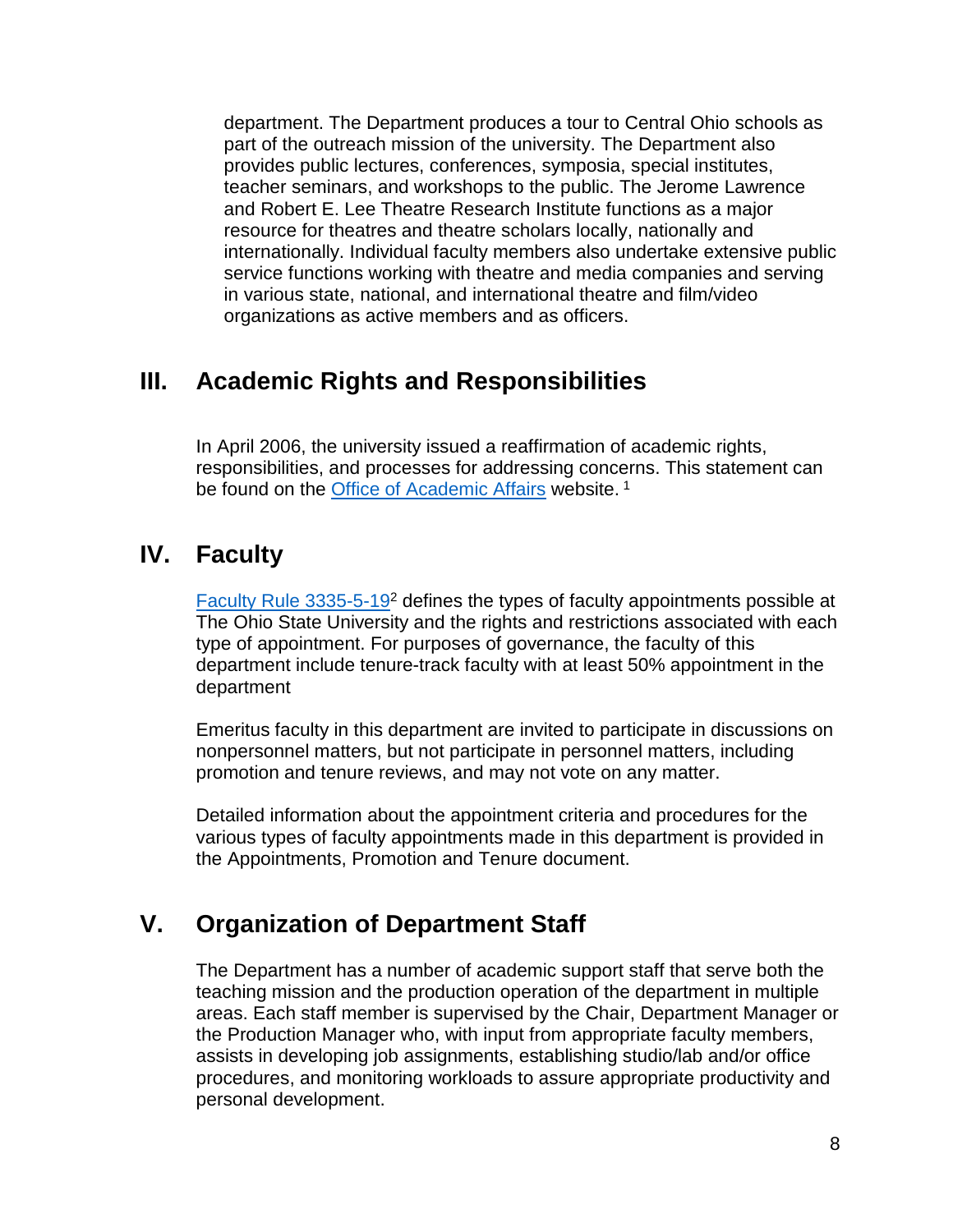Staff are reviewed on an annual basis. These reviews involve dialogue between the supervisor and the staff member, reflecting on performance during the previous year and projecting ahead to the next. Staff are involved in Department governance in a variety of ways including participation in appropriate committees.

The department has a number of academic support staff who serve both the teaching mission and production operation of the department. The chair is responsible for overall supervision of the department staff.

At the discretion of the chair, there shall exist certain administrative positions, whose duties and responsibilities are assigned by the department chair. These positions include:

- Academic program coordinator
- Costume studio manager
- Department manager
- External relations coordinator
- Lighting studio manager
- Production manager
- Resident technical director
- Scenic studio manager
- Technology manager
- Television studio and lab manager
- Ticket office manager

## <span id="page-8-0"></span>**VI. Overview of Department Administration and Decision Making**

The administration of the Department of Theatre is overseen by the Chair who is assisted by a system of committees, directors of graduate and undergraduate studies. Policy and program decisions are made in a number of ways: by the department faculty as a whole, by standing or special committees of the department who make recommendations to the chair, and/or by the chair. The nature and importance of any matter determines how it is addressed. Generally, the more important the matter to be decided, the more widespread the input on a decision needs to be. Open discussions, both formal and informal, constitute the primary means of administrative dialogue, with the goal that a final decision honors the voice of each faculty member while respecting differences of opinion.

The Jerome Lawrence and Robert E. Lee Theatre Research Institute is housed in the Department of Theatre and is administered jointly by the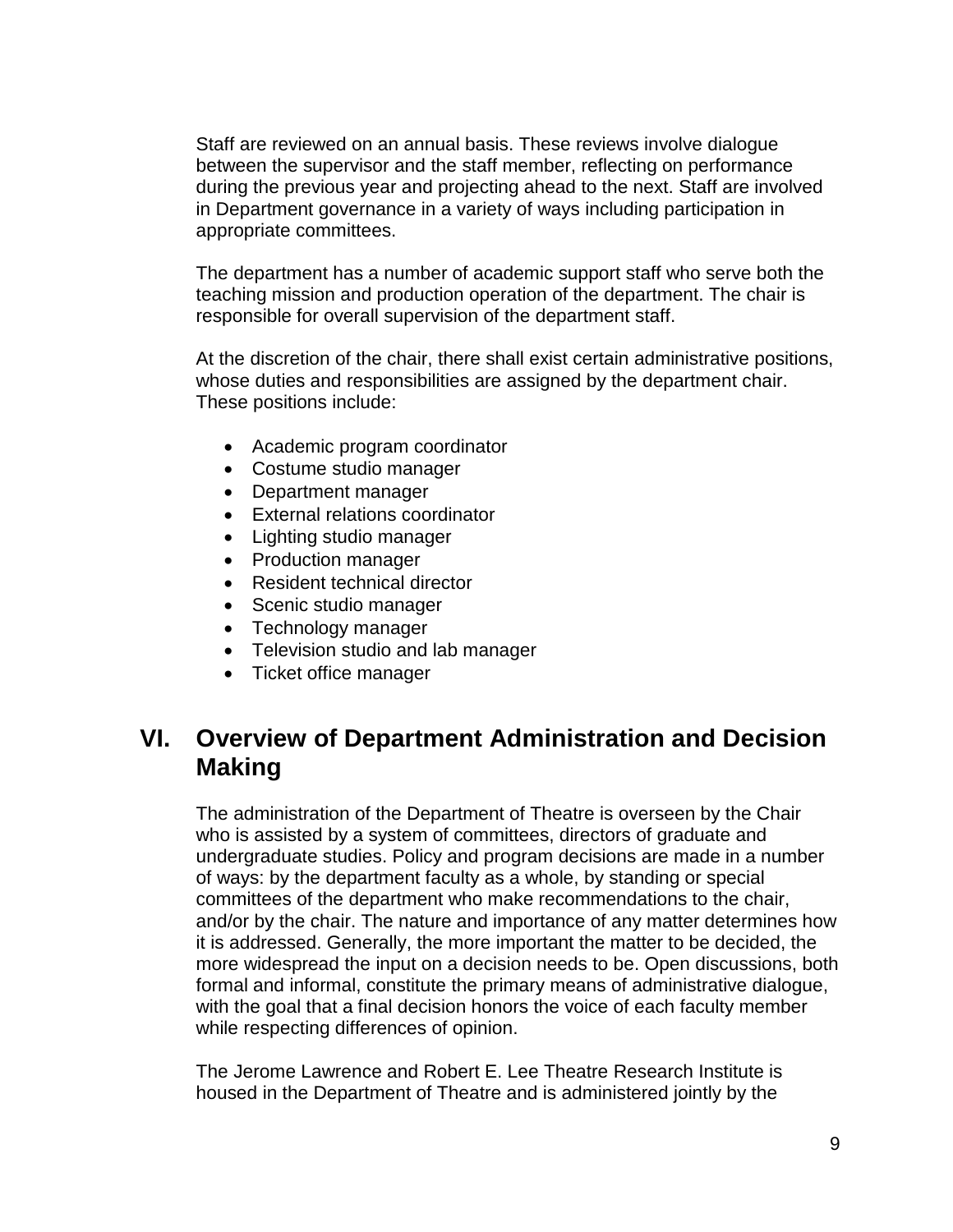Department and the University Libraries. The Department recognizes that the Lawrence and Lee Theatre Research Institute maintain goals in keeping with, but of a more specific nature than, the Department of Theatre.

## <span id="page-9-1"></span><span id="page-9-0"></span>**VII. Department Administration**

#### **a. Chair**

The primary responsibilities of the chair are set forth in [Faculty Rule 3335-](https://trustees.osu.edu/rules/university-rules/chapter-3335-3-administration.html) [3-35.](https://trustees.osu.edu/rules/university-rules/chapter-3335-3-administration.html)<sup>3</sup> This rule requires the chair to develop, in consultation with the faculty, a Pattern of Administration with specified minimum content. The rule, along with Faculty Rule 3335-6<sup>4</sup> also requires the chair to prepare, in consultation with the faculty, a document setting forth policies and procedures pertinent to promotion and tenure.

Other responsibilities of the chair, not specifically noted elsewhere in this Pattern of Administration, are paraphrased and summarized below.

- To have general administrative responsibility for department programs, subject to the approval of the dean of the college, and to conduct the business of the department efficiently. This broad responsibility includes the acquisition and management of funds and the hiring and supervision of faculty and staff.
- To plan with the members of the faculty and the dean of the college a progressive program; to encourage research and educational investigations.
- To evaluate and improve instructional and administrative processes on an ongoing basis; to promote improvement of instruction by providing for the evaluation of each course when offered, including written evaluation by students of the course and instructors, and periodic course review by the faculty.
- To evaluate faculty members annually in accordance with both University and department established criteria; to inform faculty members when they receive their annual review of their right to review their primary personnel file maintained by their department and to place in that file a response to any evaluation, comment, or other material contained in the file.
- To recommend appointments, promotions, dismissals, and matters affecting the tenure of members of the department faculty to the dean of the college, in accordance with procedures set forth in Faculty Rule 3335-6 and this department's Appointments, Promotion and Tenure document.
- To see that all faculty members, regardless of their assigned location, are offered the departmental privileges and responsibilities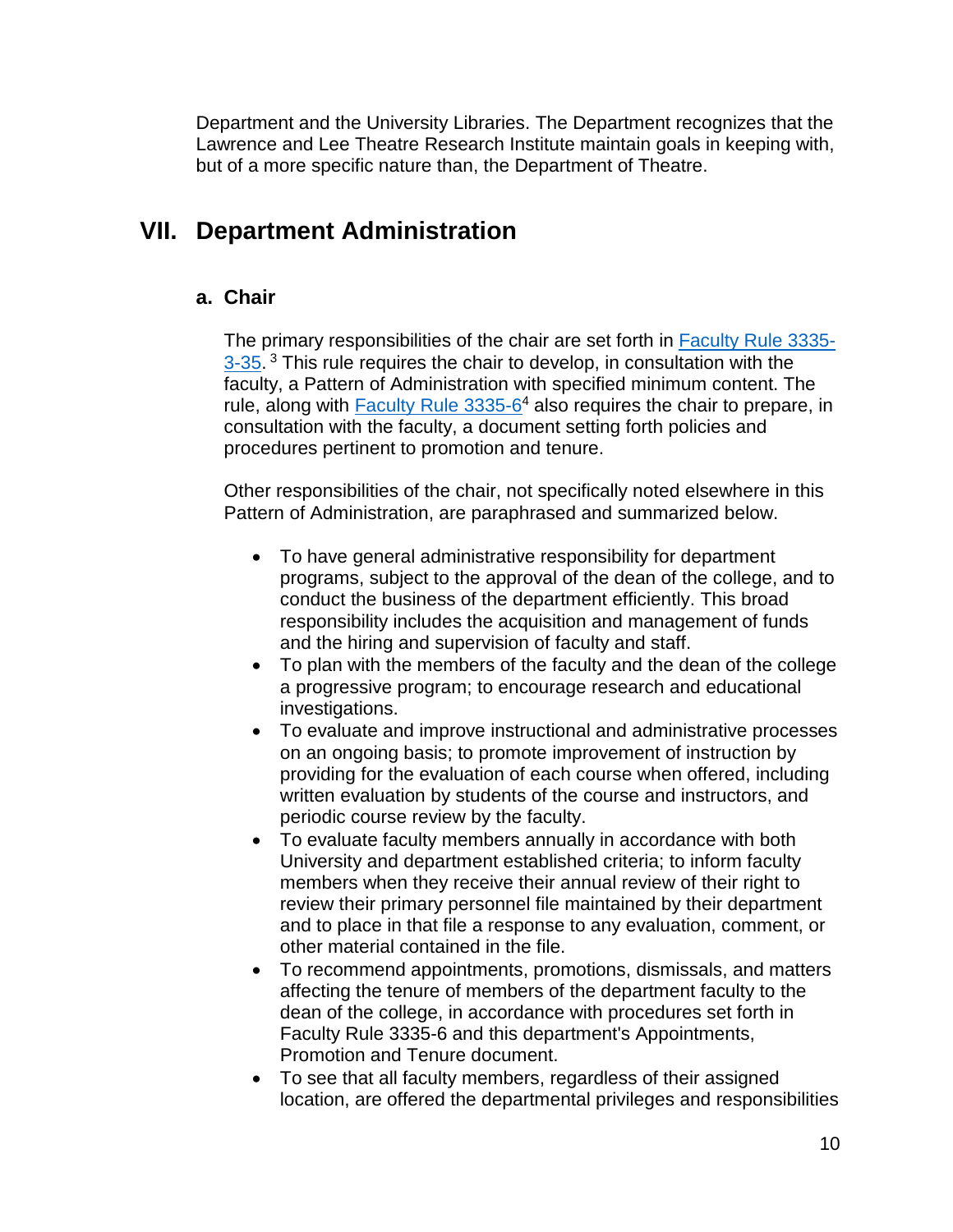appropriate to their rank; and in general to lead in maintaining a high level of morale.

- To see that adequate supervision and training are given to those members of the faculty and staff who may profit by such assistance.
- Day to day responsibility for specific matters may be delegated to others, but the chair retains final responsibility and authority for all matters covered by this Pattern, subject when relevant to the approval of the dean, Office of Academic Affairs, and Board of Trustees.

Operational efficiency requires that the chair exercise a degree of autonomy in establishing and managing administrative processes. The articulation and achievement of department academic goals, however, is most successful when all faculty participate in discussing and deciding matters of importance. The chair will therefore consult with the faculty on all educational and academic policy issues and will respect the principle of majority rule. When a departure from majority rule is judged to be necessary, the chair will explain to the faculty the reasons for the departure, ideally before action is taken.

In addition to those duties and responsibilities detailed above, the Chair is also charged to:

• Select a production season, by soliciting suggestions for the season from faculty, staff, and students; consulting with faculty, staff, and students for specific plays or topical concerns; identifying casting, directing and staffing issues and programmatic priorities; and recommend the season to the Department faculty for adoption.

#### <span id="page-10-0"></span>**b. Other Administrators**

#### **i. Associate Chair for Curriculum**

The Chair appoints the Associate Chair for Curriculum from among members of the faculty to serve a two-year term. Terms are renewable and are determined by the Chair during the usual annual faculty review process.

The primary role of the current Associate Chair for Curriculum is to support the curricular mission of the Department of Theatre by facilitating educational planning to ensure programmatic and student success. Their duties include but are not limited to:

• Interfacing with area heads, the Director of Undergraduate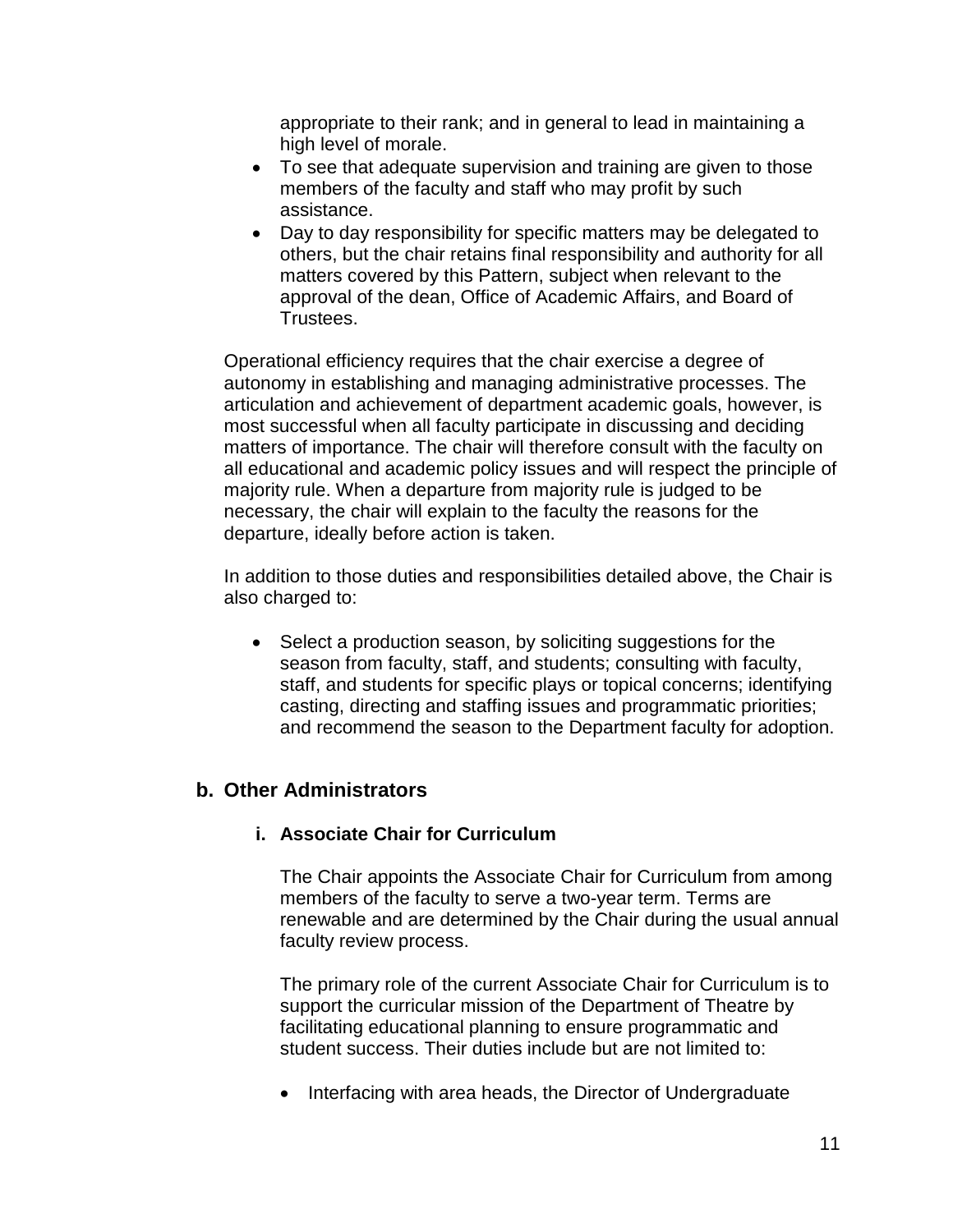Studies and the Director of Graduate Studies about curricular needs

- Course scheduling
- Monitoring student enrollment and faculty loads
- Curricular oversight
- Assessment review

#### **ii. Season Producer**

Serve as the producer for the Theatre production season, establishing, implementing and sustaining production guidelines consistent with the department's mission.

#### **iii. TRI Director**

The Jerome Lawrence and Robert E. Lee Theatre Research Institute Director is a member of the Department of Theatre faculty and is appointed and reviewed annually by the Department Chair.

#### **iv. Wexner for the Center for the Arts Liaison**

Coordinate Wexner Guest Artist residencies and liaises with Theatre faculty and staff.

#### **v. Directors of Undergraduate and Graduate Studies**

- **1.** A **Director of Undergraduate Studies** is appointed by the Chair of the Department from among members of the faculty to serve a two-year term. Terms are renewable and are determined by the Department Chair in consultation with the Director during the usual annual faculty review process. The Director serves as the chair of the Undergraduate Studies Committee and provides leadership in the undergraduate programs of the Department.
- **2.** A **Director of Graduate Studies** is appointed by the Chair of the Department from among members of the faculty to serve a two-year term. Terms are renewable and are determined by the Department Chair in consultation with the Director during the usual annual faculty review process. The Director serves as the chair of the Graduate Studies Committee and provides leadership in the graduate programs of the Department.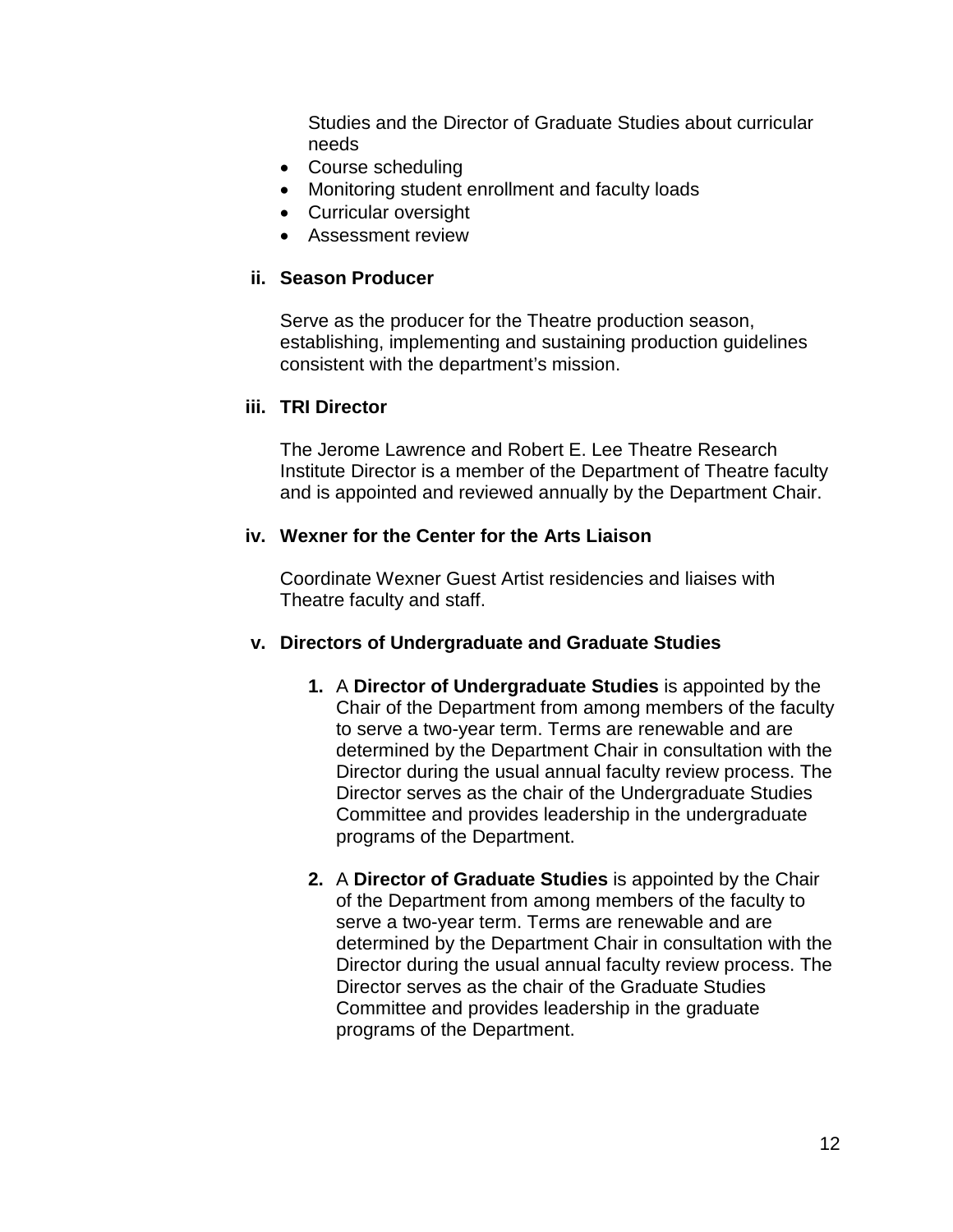#### <span id="page-12-0"></span>**c. Committees**

Much of the development and implementation of the department's policies and programs is carried out within a committee structure. The chair is an *ex-officio* member of all department committees and may vote as a member on all committees except the Committee of the Eligible Faculty and the Promotion and Tenure Committee.

The Department of Theatre has four primary standing committees: Undergraduate Studies (UG), Graduate Studies (GS), Season Selection (SS), and the Executive Advisory Committee (EXEC). Standing committees meet at least monthly during the academic year.

Details on the Committee of the Eligible Faculty and the Promotion and Tenure Committee are contained within the department's Appointments, Promotions, and Tenure Document.

In addition, faculty are organized into four discipline/degree area advisory committees: Acting/Directing (AD), Design/Technology (DT), Moving-Image Production (MIP), and Performance, History, and Theory (PHT). Area advisory committees meet twice each semester.

Search Committees are established at the time of an authorized search. Ad Hoc committees are also formed by the Chair to meet special Department needs.

The agenda and minutes of each committee shall be posted and electronically available to all faculty and staff as appropriate. Committee chairs should make every attempt to distribute agenda three business days before a meeting. All faculty and staff are assigned annually by the Department Chair to serve on at least one standing committee as well as an area advisory committee.

#### **i. Undergraduate Studies Committee**

The committee oversees and administers the undergraduate degree programs, serves as the department's undergraduate curriculum committee, and vets undergraduate scholarships, petitions, grievances and awards. The committee is supported by one of the office staff members to provide coordination and record keeping.

#### **1. Membership**

- a. Director of Undergraduate Studies, chair
- b. Four tenure-track faculty members, representing the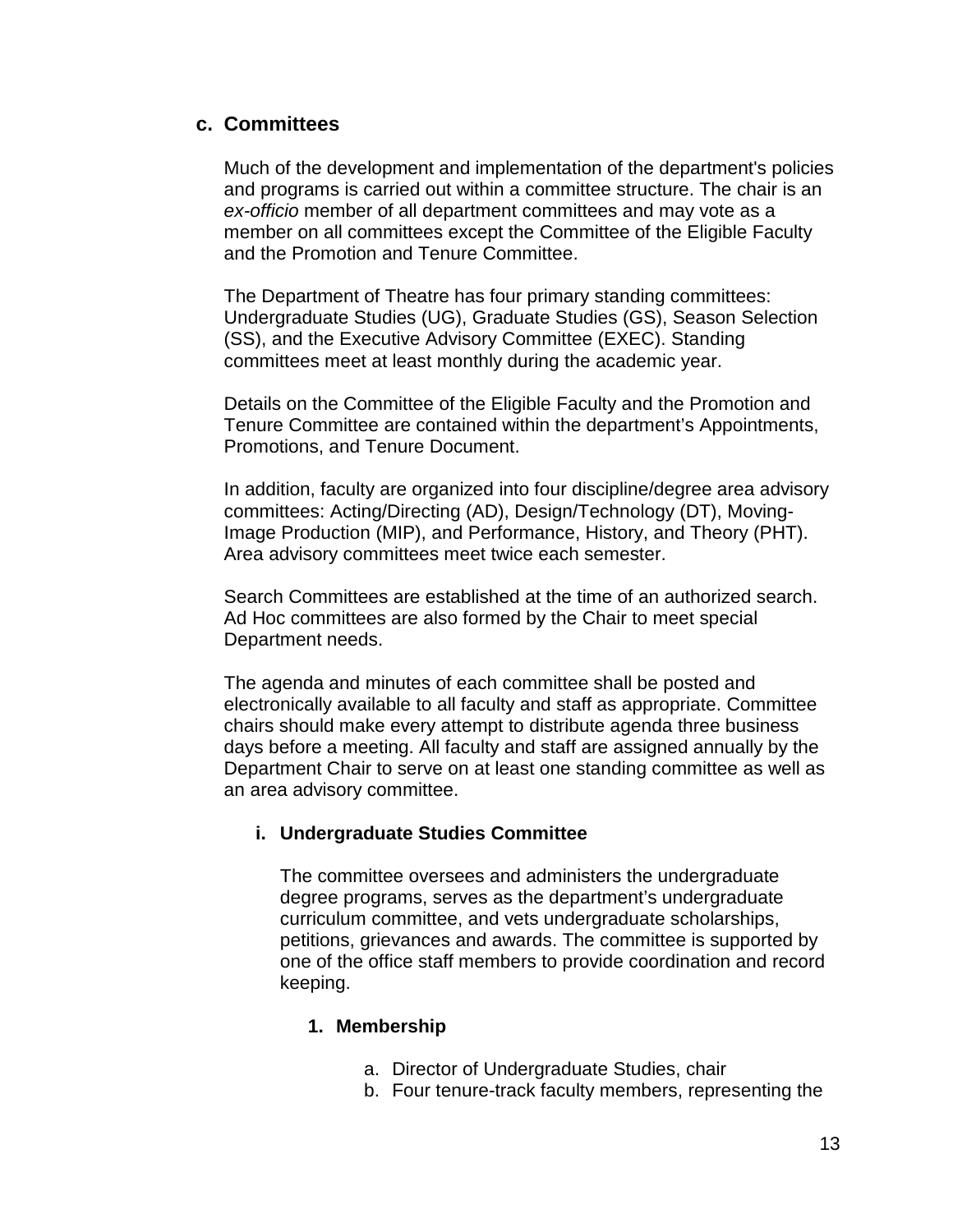four program areas

- c. One undergraduate student, selected by APO
- d. One graduate student, selected by the Graduate **Syndicate**
- e. Arts and Science academic advisor for the department
- f. Theatre 2100 administrator
- g. Two staff members

#### **2. Duties and Responsibilities**

The duties of the UG Committee are to:

- Review assessment guidelines for the undergraduate curriculum
- Propose to the faculty and Chair policy for degree programs
- Coordinate student recruitment and academic programs within the Department and with other departments within the University
- Suggest ways of coordinating course offerings with the production program of the Department
- Provide leadership in support of the Honors and Scholars program and encourage student research/creative activity efforts
- Enable student admissions, program advisor assignments, and program requirements based on area advisory committee recommendations
- Act on student petitions or grievances in coordination with area advisory committees and in compliance with all university standards and procedures
- Select and recommend students for fellowships, scholarships, and other awards and honors in consultation with faculty advisors and supervisors
- Maintain appropriate files on each student

#### **ii. Graduate Studies Committee**

The committee oversees and administers the graduate degree programs, serves as the department's graduate curriculum committee, and vets graduate scholarships, petitions, grievances and awards, and serves as the department curriculum committee, the graduate admissions committee, and is a liaison between the department and the Graduate School and the College of Arts and Sciences on curricular matters. The committee is supported by one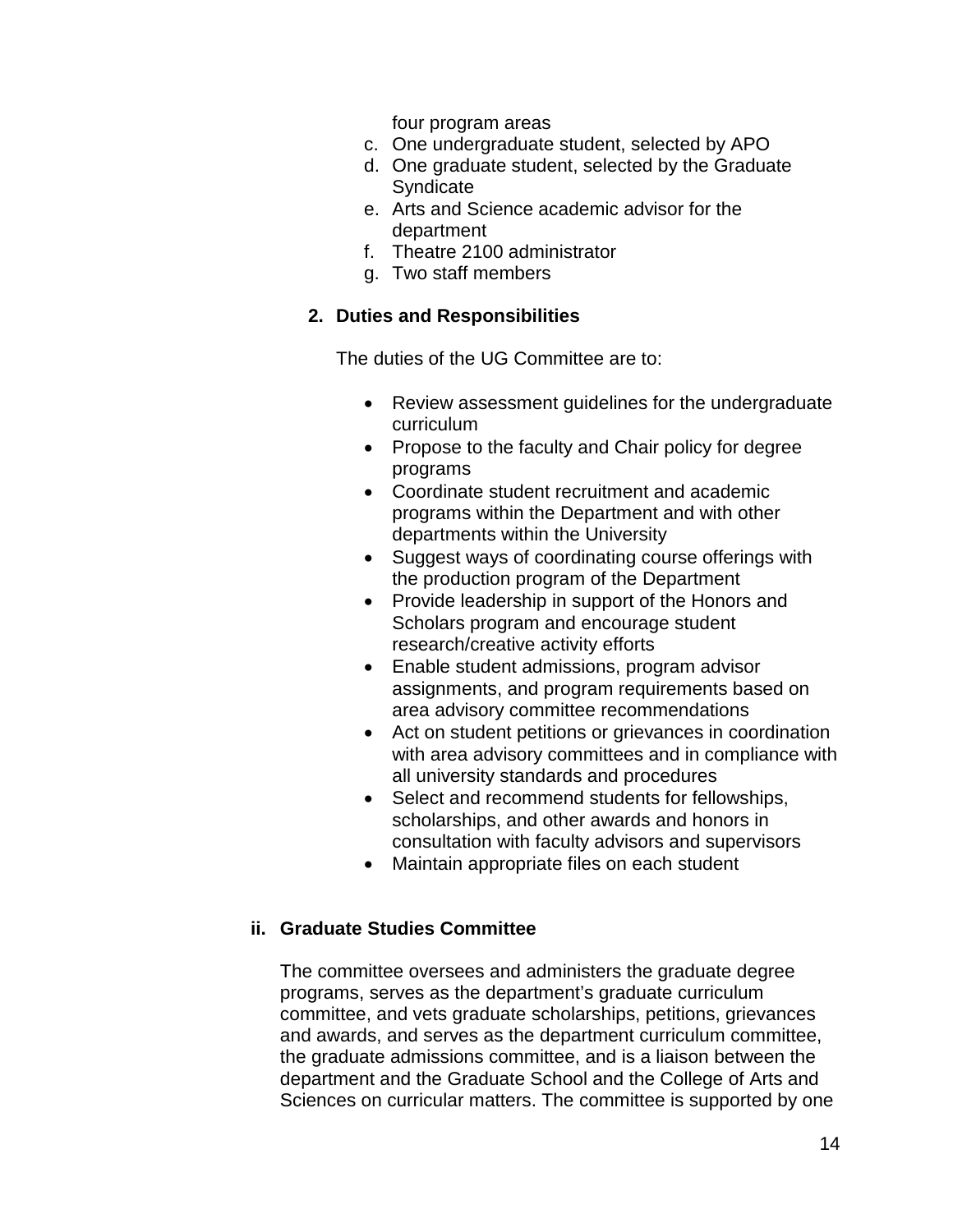of the office staff members to provide coordination and record keeping.

#### **1. Membership**

- a. Director of Graduate Studies, chair
- b. Three tenure-track faculty members, representing three of the four program areas
- c. One lecturer
- d. One graduate student, selected by the Graduate **Syndicate**
- e. Two staff members

#### **2. Duties and Responsibilities**

The duties of the Graduate Studies Committee are to:

- Assume the responsibilities and duties of the "Graduate Studies Committee" as outlined in The Ohio State University Graduate School Handbook
- Recommend and review policy
- Evaluate graduate student progress
- Review assessment guidelines for the graduate curriculum
- Propose to the faculty and Chair policy for degree programs
- Coordinate student recruitment and academic programs within the Department and with other departments within the University
- Suggest ways of coordinating course offerings with the production program of the Department
- Encourage student research/creative activity efforts
- Enable student admissions, program advisor assignments, and program requirements based on area advisory committee recommendations
- Act on student petitions or grievances in coordination with area advisory committees and in compliance with all university standards and procedures
- Review graduate teaching associate job performance and make recommendations regarding continuation and future assignments
- Select and recommend students for fellowships, scholarships, and other awards and honors in consultation with faculty advisors and supervisors
- Maintain appropriate files on each student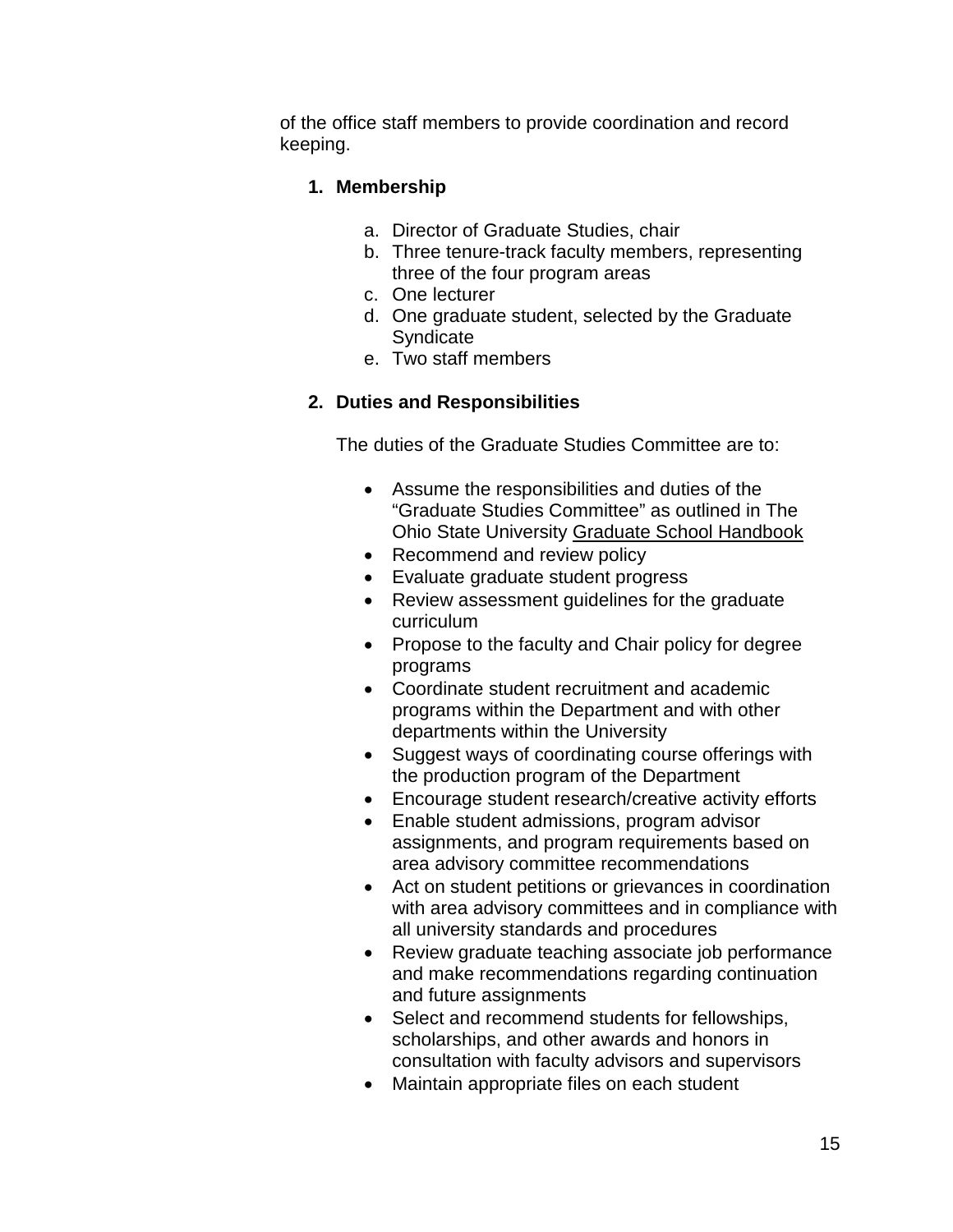#### **iii. Season Selection Committee**

The Season Selection Committee oversees the production season and related activities that serve as the laboratory experience for all theatre students, serving as the primary advisory body to the Department Chair and Season Producer on all production matters. The committee is chaired by the Production Manager or a faculty member appointed by the Department Chair and is supported by one of the office staff members to provide coordination and record keeping.

#### **1. Membership**

- a. Season Producer, chair
- b. Production Manager
- c. Three tenure-track faculty members, representing at least three of the four program areas
- d. One lecturer
- e. One undergraduate student, selected by APO
- f. One graduate student, selected by the Graduate Syndicate
- g. Two staff members

#### **2. Duties and Responsibilities**

The duties of the Season Selection Committee are to:

- Seek and propose future season content, projecting ahead two to three years. [Season proposals are solicited from all students, faculty and staff; evaluated and structured by the committee; draft versions are then shared broadly for department input; and a final draft is submitted to the Chair and Season Producer (if they are not chairing the committee) for endorsement by the faculty]
- Recommend production calendar components and structure
- Review Guest Artists and Guest Artist Residency options that support the academic programs and recommend priorities
- Evaluate department production efforts, identifying problems and proposing improvements
- Monitor and respond to partnership requests from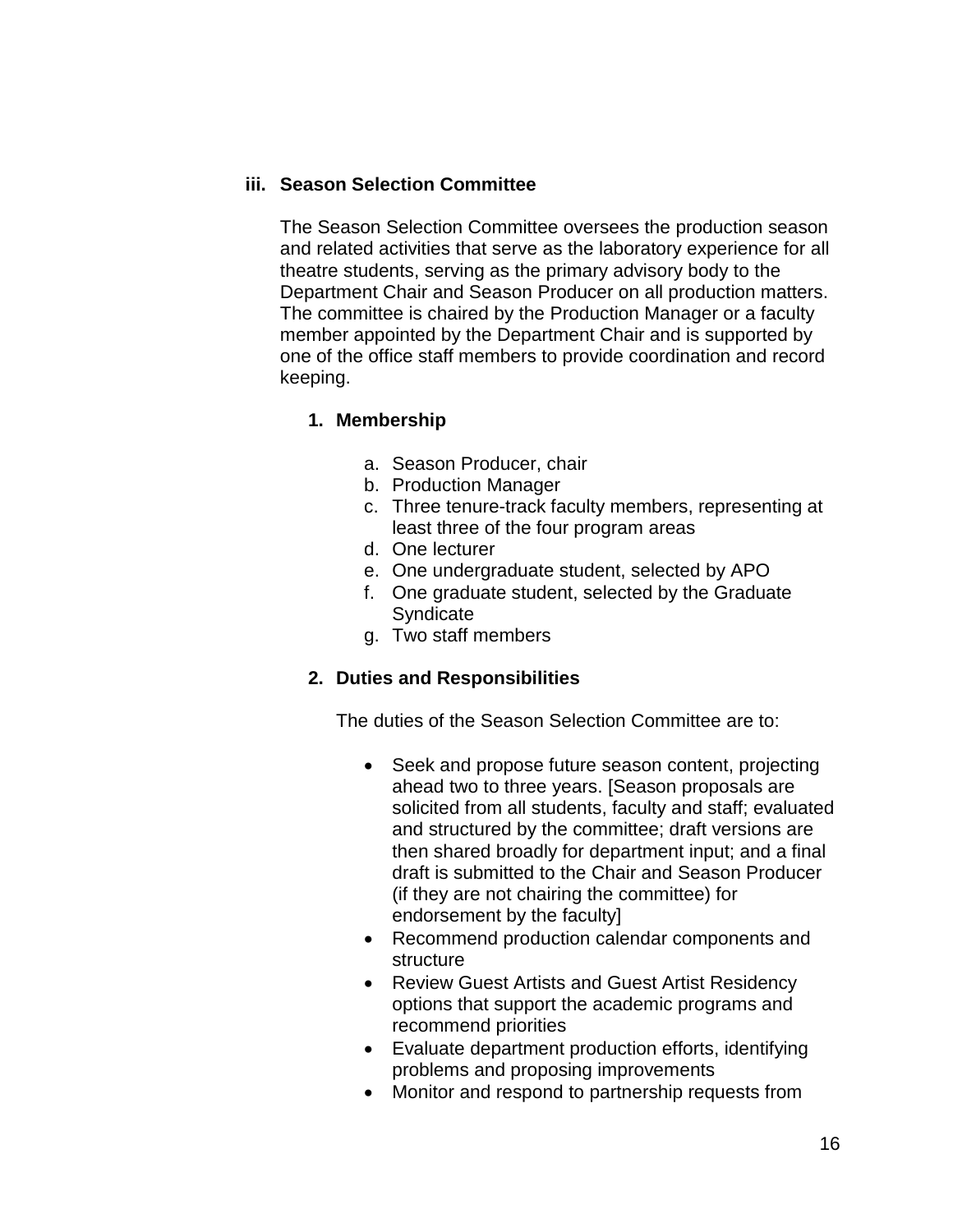other producing units including other academic units (Music, Dance, ACCAD, etc.) as well as external partners (CAPA, CATCO, ACTORS, etc.)

• Advise on other production activity and assign faculty liaisons as needed (BSTN, InterACT, New Works Lab, Buckeye TV, etc.)

#### **iv. Executive Advisory Committee**

#### **1. Membership**

- a. Department Chair, chair
- b. Associate Chair
- c. Director of Undergraduate Studies
- d. Director of Graduate Studies
- e. Season Producer
- f. Department Manager
- g. Production Manager
- h. If all of the disciplinary areas are not represented, the department chair will appoint an additional member from that area.

#### **2. Duties and Responsibilities**

The Executive Advisory Committee is responsible for evaluating periodically the organization of the Department, for discussing the impact of university issues and policies on the Department, and for providing an opportunity for informal exchange of ideas and opportunities outside the normal committee and faculty meetings. The discussions may indicate a need to refer a problem to a standing committee, to initiate an ad hoc committee, or to simply advise the Chair on administrative actions which are not within the purview of other committees. Executive Committee members are expected to report and discuss all non-confidential issues and concerns with faculty in their discipline/degree areas.

#### **v. Area Advisory Committees**

Within their discipline/degree areas (MFA-Acting, MFA-Design, MA/PhD, BA-MIP), the advisory committees recruit, screen and make recommendations regarding prospective students; evaluate the progress of students; recommend advisors; recommend GTA appointments and potential assignments to the Department Chair; and suggest teaching assignments to the Department Chair. Every tenure-track faculty member is assigned to only one area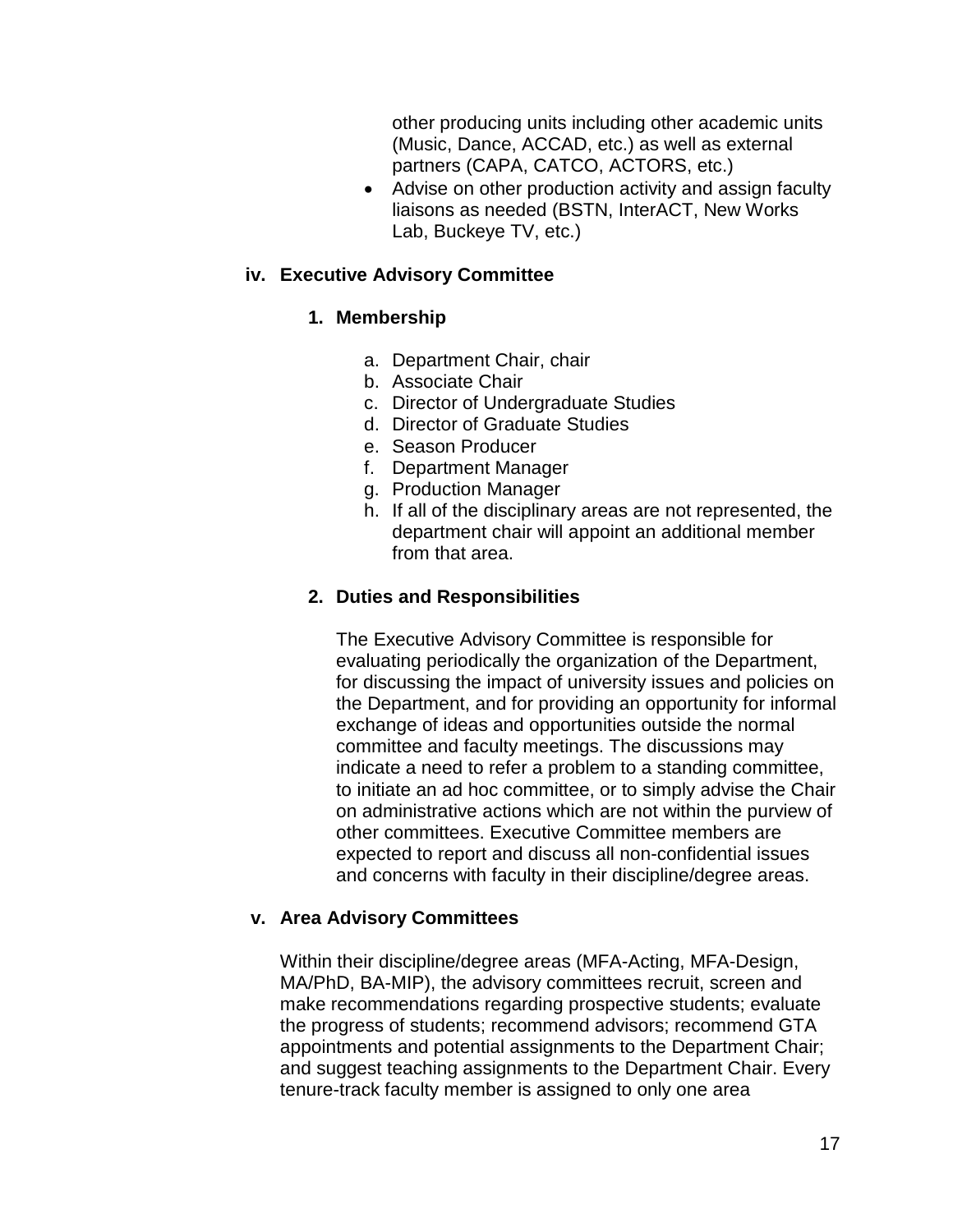committee. Heads of these areas advisory committees are elected by their membership. If the committee is unable to successfully elect an area head, then the Department Chair will appoint one. The head of each advisory committee may invite representatives from the graduate student population to attend all or part of their meetings.

#### **vi. Faculty Search Committees**

When the Dean has approved a faculty search, a Faculty Search Committee shall be appointed by the Chair with primary representation from the area of study in which the position is located, plus a member from each of the other areas of the department and, if deemed necessary by the Department Chair, an external member from the university community-at-large. The Department Chair will also name the Search Committee chair in this process.

## <span id="page-17-0"></span>**VIII. Faculty Meetings**

Regularly scheduled faculty meetings and committee meetings are listed in the department calendar, which is distributed at the beginning of each academic term and available electronically. Any committee chair may call additional meetings, beyond those centrally scheduled. It is the responsibility of a committee chair to notify members of the committee in writing of the cancellation of a scheduled meeting. Full faculty meetings are scheduled no less than once per term for the purpose of considering business relating to the Department as a whole. A meeting of the department faculty will also be scheduled on written request of 25% of the department's tenure-track faculty.

The Department Chair establishes the agenda for full faculty meetings. The Chair may limit time for agenda items. Any faculty member may recommend agenda items. The requests should be submitted by email seven business days in advance to be included in the distribution of the agenda for a meeting.

Faculty meetings are held to share information and to recommend or make departmental policy. The department accepts the fundamental importance of full and free discussion but also recognizes that such discussion can only be achieved in an atmosphere of mutual respect and civility. Normally department meetings will be conducted with no more formality than is needed to attain the goals of full and free discussion and the orderly conduct of business. However, Robert's Rules of Order will be invoked when more formality is needed to serve these goals. These principles observe the right of the majority to make decisions while protecting dissenting opinion. A simple majority vote will suffice to carry any motion except motions that involve the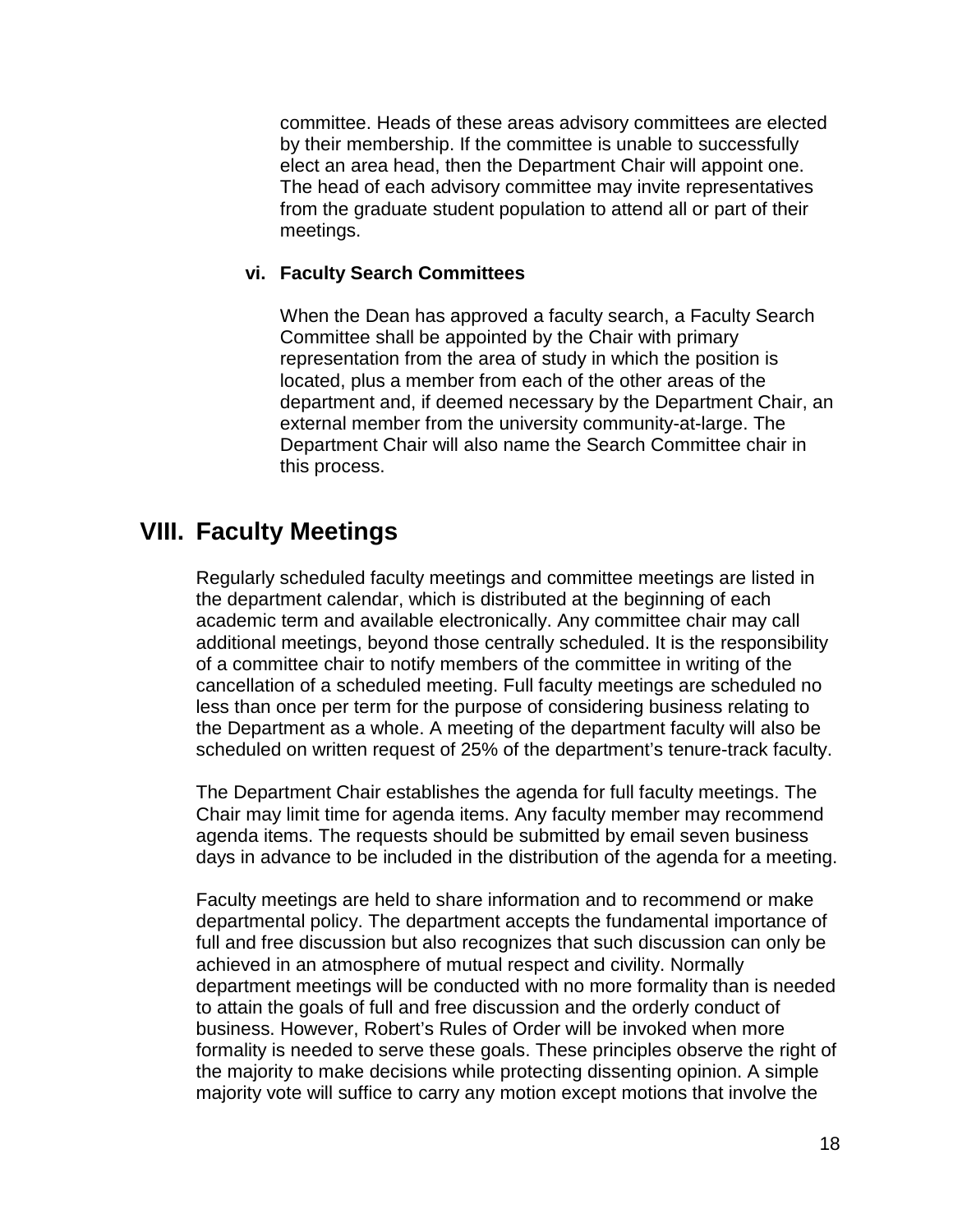changing of departmental rules and procedures as outlined in the Department of Theatre Pattern of Administration, The Department of Theatre Appointments, Promotion and Tenure Document, The Department of Theatre Production Handbook, and The Department of Theatre Student Handbooks.

Motions to amend the department Pattern of Administration, Appointments, Promotion, and Tenure Document, Production Handbook, and Graduate Handbook require a <sup>3</sup>/<sub>4</sub> majority in order to pass. Such motions may be made by any member of the faculty. They must be submitted in writing for consideration at a faculty meeting. The motion must be seconded at the meeting in order to be discussed. Balloting will be conducted by mail or email to assure maximum participation in voting. Faculty members will be given one week to respond to the ballot.

The normal route for any major item of business concerning policy is through the appropriate committee structure. Minutes of committee meetings will be available electronically in the designated folder on Buckeyebox. Minutes of full faculty meetings shall be uploaded to box within two weeks following a meeting. The minutes of the spring semester faculty meeting will be distributed again with the agenda for the first full faculty meeting in the fall semester. Minutes may be amended at the next faculty meeting by a simple majority vote of the faculty who were present at the meeting covered by the minutes.

## <span id="page-18-0"></span>**IX. Distribution of Faculty Duties and Responsibilities**

The chair is responsible for assuring that every faculty member has duties and responsibilities commensurate with his or her appointment and that departmental workload is distributed equitably among faculty. While faculty are expected to exercise "self-determination" in conducting their research or other scholarly activity, the chair assigns teaching and in most cases departmental service.

Many faculty members voluntarily take on a variety of professional activities that fall outside the department's guidelines on faculty duties and responsibilities. These activities often benefit the department or university and, to the extent possible, should be taken into account in considering a faculty member's total workload. However, fairness to other faculty and the department's need to meet its programmatic obligations may become issues when a faculty member seeks relief from departmental obligations in order to devote considerable time to personal professional interests that may not contribute to departmental goals. The chair may decline to approve such requests when approval is not judged to be in the best interests of the department.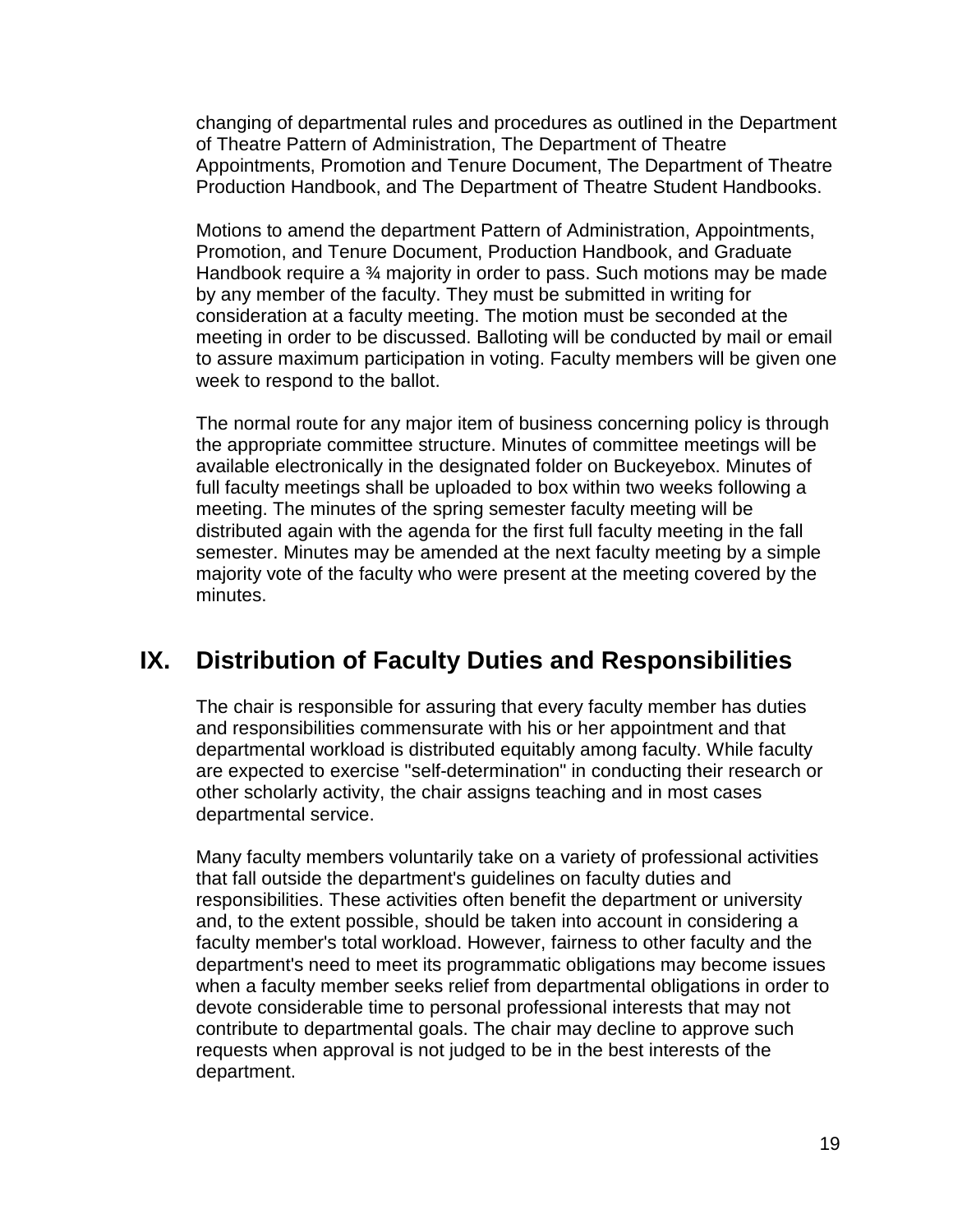During on-duty terms faculty members are expected to be available for interaction with students, service assignments, and other responsibilities even if they have no formal course assignment that term. Faculty are expected to maintain a scheduled and published minimum of two open office hours per week. On-duty faculty members should not be away from campus for extended periods of time unless on an approved leave (see Section XIII) or on approved travel.

Although the majority of the faculty are on 9-month appointment, faculty are encouraged to inform the Department of Theatre main office of their summer travel plans and contact availability should an issue arise over the course of the summer where faculty consultation is needed. Faculty are encouraged to file their fall semester syllabi with the Department office prior to leaving campus in the spring. In order to comply with the Higher Education Opportunity Act of 2010, book orders for summer and fall academic sessions must be made by March 19 and submitted to B&N—The OSU Bookstore. By knowing the required course materials and having a copy of the syllabi, the Department office will be able to respond to requests for information from units like the Office of Disability Services should such a need arise.

A full-time faculty member's primary professional commitment is to Ohio State University and the guidelines below are based on that commitment. Faculty who have professional commitments outside of Ohio State during on-duty periods (including teaching at another institution; conducting research for an entity outside of Ohio State; external consulting; and non-departmental production work) must disclose and discuss these with the chair in order to ensure that no conflict of commitment exits. Information on faculty conflicts of commitment is presented in the Office of Academic Affairs [Faculty Conflict of](http://oaa.osu.edu/assets/files/documents/conflcitofcommitment.pdf)  [Commitment](http://oaa.osu.edu/assets/files/documents/conflcitofcommitment.pdf) Policy<sup>5</sup>.

#### **Required Disclaimer**

The department's guidelines on faculty distribution of duties and responsibilities and workload do not constitute contractual obligations. Fluctuations in demands and resources in the department and individual circumstances of faculty members may warrant temporary deviations from these guidelines.

#### <span id="page-19-0"></span>**a. Tenure-track faculty**

The three traditional academic functions of teaching, scholarship, and service are interactive: research activity informs the teaching and service roles, while these latter two frequently help identify areas in which new knowledge needs to be sought.

It may be useful to remind the community-at-large that faculty who secure external research funding thereby enhance the teaching function: their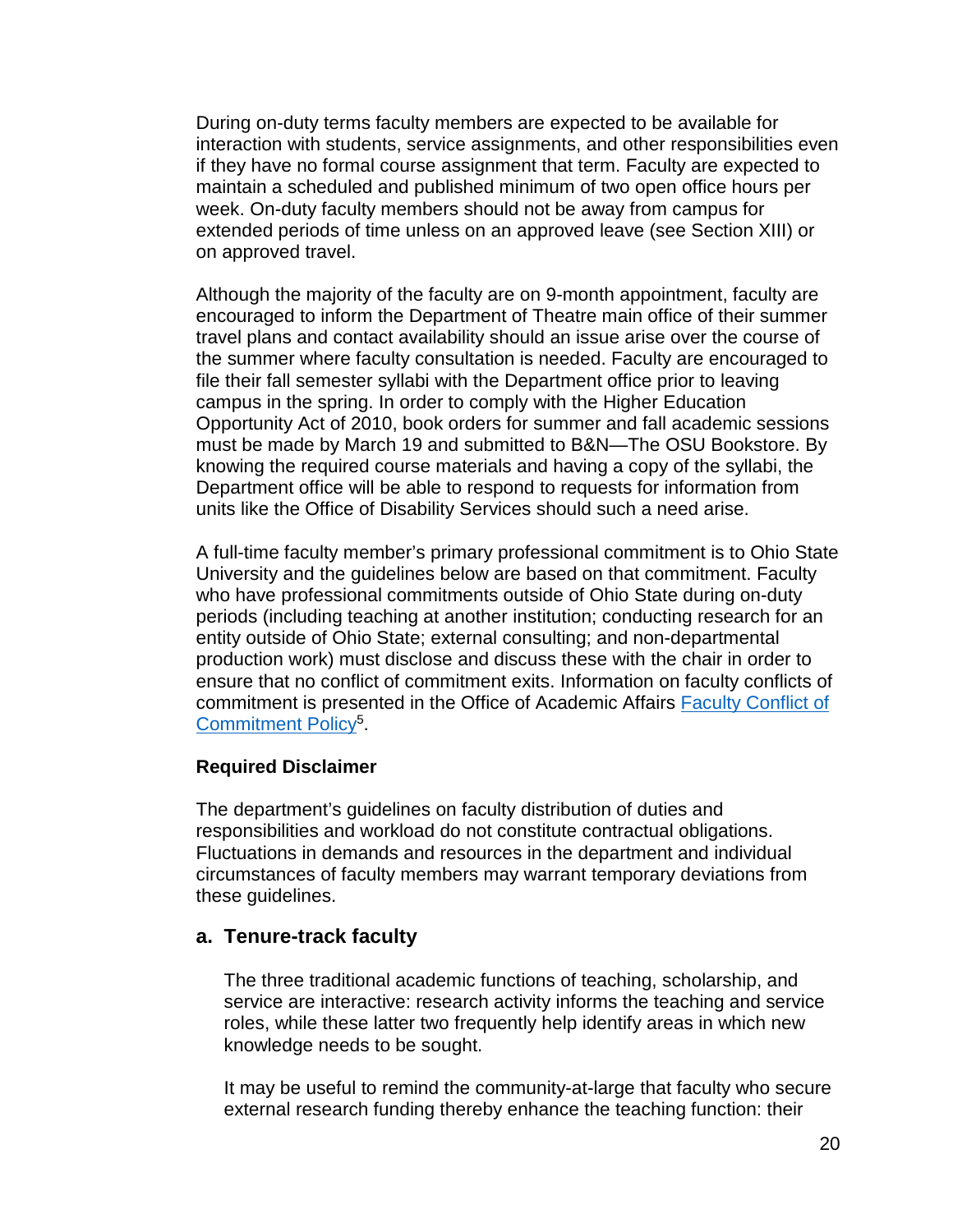own research support releases funds to provide additional teaching personnel as well as to support tuition costs for qualified students.

#### **Teaching**

All tenure-track faculty are expected to contribute to the department's teaching, including large enrollment and specialized courses in both the undergraduate and graduate curriculums. The standard teaching assignment for full-time tenure-track faculty members is four courses per academic year. Faculty members are also expected to advise undergraduate and graduate students and supervise independent studies and thesis and dissertation work.

Adjustments to the standard teaching assignment may be made to account for a new class, the size of the class, whether the class is taught on-line or team-taught, and other factors that may affect the preparation time involved in teaching the course.

The standard teaching assignment may vary for individual faculty members based on their research and/or service activity. Faculty members who are especially active in research can be assigned an enhanced research status that includes a reduced teaching assignment. Likewise, faculty members who are relatively inactive in research can be assigned an enhanced teaching status that includes an increased teaching assignment.

Faculty members who are engaged in extraordinary service activities (to the department, college, university, and in special circumstances professional organizations within the discipline) can be assigned an enhanced service status that includes a reduced teaching assignment. Faculty members serving in significant administrative leadership positions within the department such as chairing a major, time-consuming committee may receive a course reduction.

The chair is responsible for making teaching assignments on an annual basis, and may decline to approve requests for adjustments when approval of such requests is not judged to be in the best interests of the department. All faculty members must do some formal instruction and advising over the course of the academic year.

Teaching and Advising 35-50%

- Lecture/Discussion
- Design, Performance and Production Laboratories
- Course Preparation and Development
- Grading
- Teaching Office Hours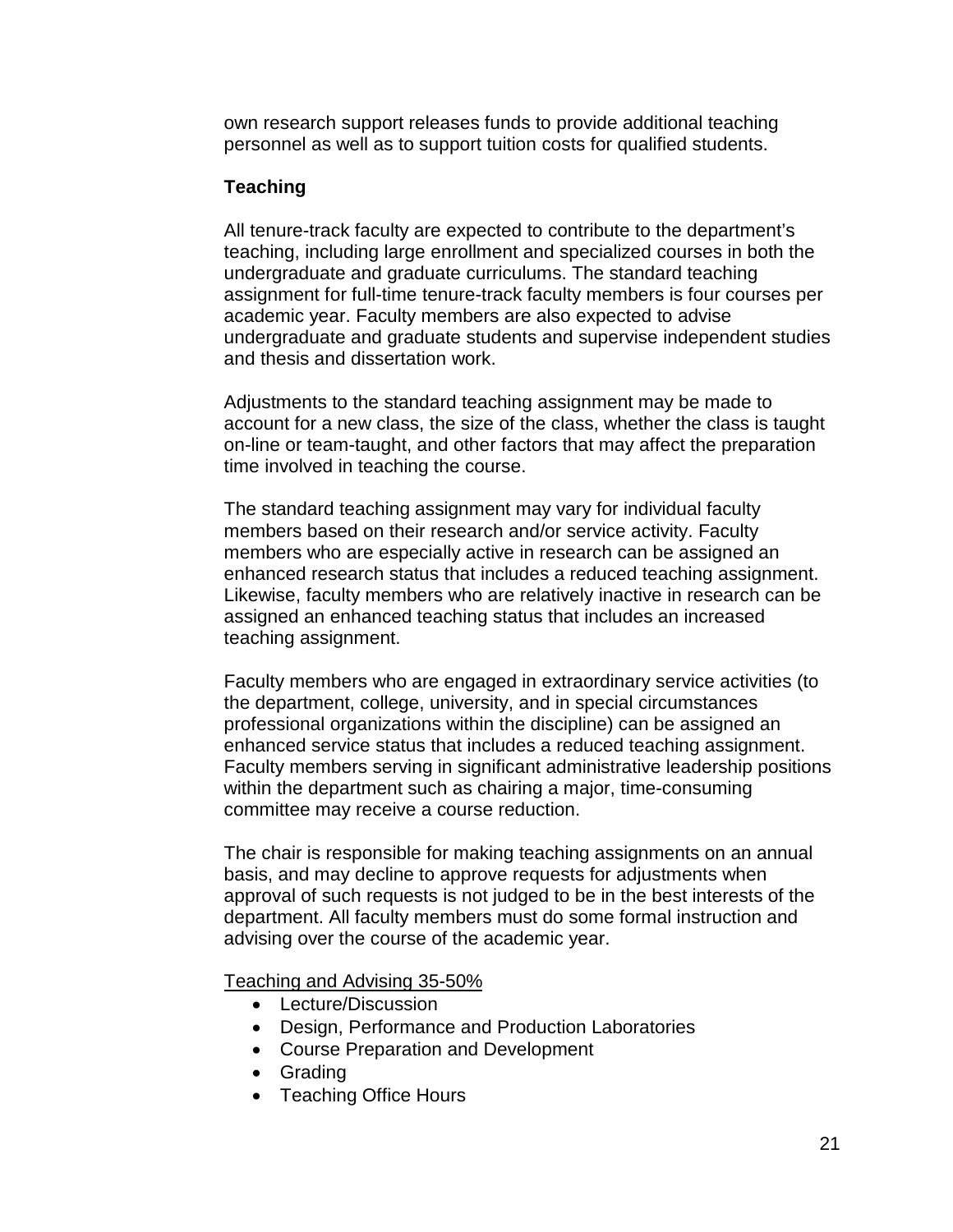- Individual Coaching and Tutoring
- Supervision of Independent Studies
- Supervision of Undergraduate and Graduate Theses
- Production Instruction and Coaching
- Colloquium/Symposium Development
- Student Placement
- Student Advising: Each faculty member averages fifteen undergraduate and five graduate advisees.
- Developing and Disseminating Instructional Materials
- Recruiting Undergraduate and Graduate Students
- Assignments in department productions
	- o Director
	- o Designer
	- o Technical Director
	- o Dramaturg
	- o Actor
	- o Voice or Movement Coach

#### **Creative Activity/Scholarship**

Tenure-track faculty members are expected to maintain professional activity on an annual basis as articulated in the Appointments, Promotion and Tenure Document. The Department of Theatre recognizes the creation, performance and exhibition of theatrical production and film/video art as creative research.

Creative Activity and Scholarship: 20-40%

- Designing and Preparing Research Proposals
- Professional Coaching
- Funding Development
- Project Management
- Research Materials Collection and Analysis
- Reviewing Manuscripts/Proposals
- Dramaturgical Research
- Disseminating Research Findings Through:
- Writing/Publication
- Journal Editing
- Performance
- Design
- Directing
- Exhibition
- Screenings
- Script Writing and Editing
- Production Activities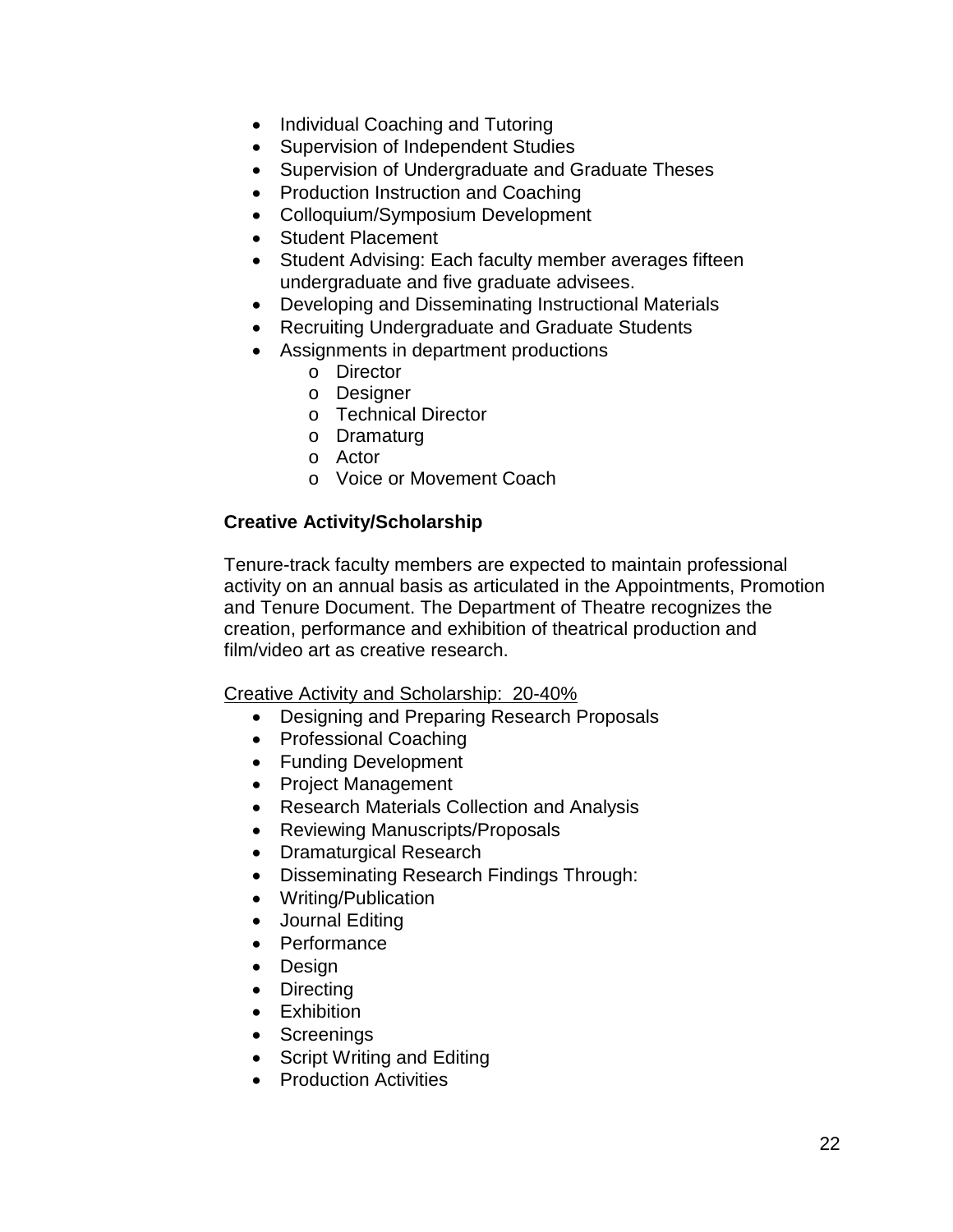#### **Service**

All faculty are expected to participate in service activity which is generally defined as (but not limited to) administrative, curricular and committee work for the department, college, and university; service to the profession (jurying exhibitions and performances, conducting auditions and portfolio reviews, reviewing grant proposals, serving as an officer in professional organizations, etc.); and service to the local, national and international theatre and film/video community. The average faculty member spends approximately five to eight hours per week in service.

Service and Management: 15-35%

- Department, College and University Committees
- Community Service
- Professional Organizations
- Development (Fund Raising)
- College Service
- Continuing Education
- Program Management:
- Admissions/Auditions
- Curriculum Monitoring

#### <span id="page-22-0"></span>**i. Special Assignment**

Information on special assignments is presented in the [Office of](http://oaa.osu.edu/assets/files/documents/specialassignment.pdf)  Academic Affairs Policies and Procedures Handbook<sup>1</sup>. The information provided below supplements these policies.

Untenured faculty will normally be provided a contractual course reduction or SA during their probationary period. Reasonable efforts will be made to provide SA opportunities to all productive faculty on a rotating basis subject to the quality of faculty proposals, including their potential benefit to the department, and the need to assure that sufficient faculty are always present to carry out department work.

Faculty members who desire an SA should discuss the matter with the department chair during their annual evaluation or as soon thereafter as possible. Normal timetable for submitting an application for an SA for the following academic year is December 6 The applicant should submit electronically their SA proposal, the ASC SA form, CV, requested semester, and any additional supporting materials to the Department Chair, Chair of the P&T Committee and the Department Manager. Also indicate when the last SA was approved.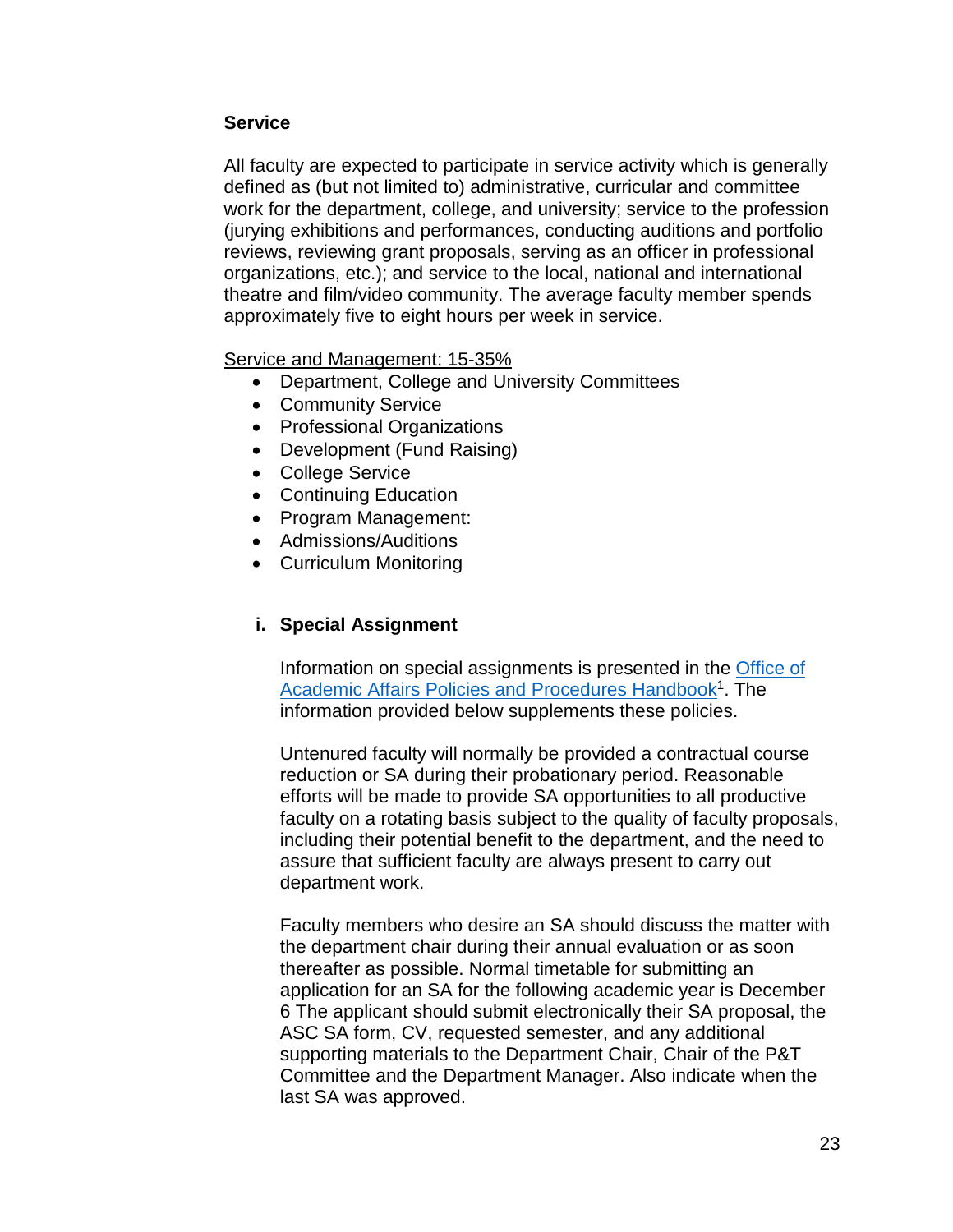The Promotion and Tenure Committee will review the SA application and make a recommendation to the Department Chair. The Department Chair conducts his/her own review taking into consideration the committee's recommendation.

The following unranked factors will be taken into consideration by the Promotion and Tenure Committee and the Department Chair when recommending a faculty member for such a leave:

- Promotion and Tenure status
- Value of the project to the individual
- Value of the project to the Department
- Quality of plans to cover classes and other administrative, advising, and production responsibilities
- Time since the last SA granted

The request is forwarded by the Department Chair to the Dean of the College for final approval. The chair will normally announce decisions regarding SAs for the next academic year no later than May of the previous academic year, but retains the option of making decisions regarding proposals at other times when circumstances warrant such flexibility. Each recipient shall, within two months after returning from the SA submit to the Department Chair and the Dean a statement summarizing work completed while on leave.

An SA may be completed on campus or away from campus; faculty members on SAs are expected to make arrangements to participate in personnel meetings and to advise graduate students. The standard service obligations for faculty members also apply.

#### <span id="page-23-0"></span>**b. Associated Faculty**

Compensated associated faculty members are expected to contribute to the university's mission via teaching or research depending on the terms of their individual appointments.

Faculty members with tenure-track titles and appointments <50% FTE will have reduced expectations based on their appointment level. Expectations for compensated visiting faculty members will be based on the terms of their appointment and are comparable to that of tenure-track faculty members except that service is not required.

The standard teaching assignments for full-time lecturers is eight courses per academic year.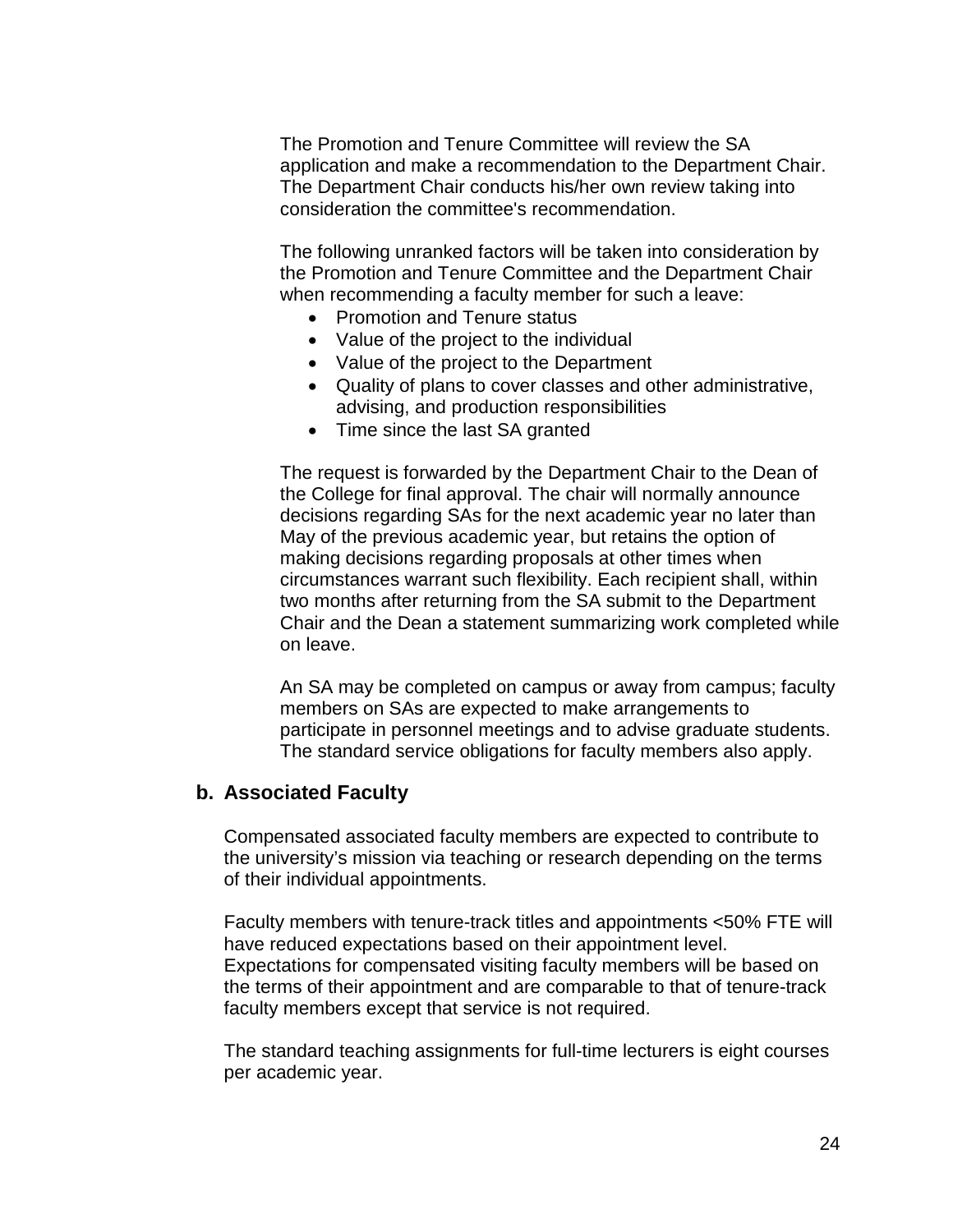#### <span id="page-24-0"></span>**c. Parental Modification of Duties**

The Department of Theatre strives to be a family-friendly unit in its efforts to recruit and retain high quality faculty members. To this end, the department is committed to adhering to the College Arts and Science's guidelines on parental modification of duties to provide its faculty members flexibility in meeting work responsibilities within the first year of childbirth/adoption. See the college pattern of administration<sup>6</sup> for details.

The faculty member requesting the modification of duties for childbirth/adoption and the department chair should be creative and flexible in developing a solution that is fair to both the individual and the unit while addressing the needs of the university. Expectations should be spelled out in an MOU that is approved by the dean.

## <span id="page-24-1"></span>**X. Course Offerings and Teaching Schedule**

The department chair will annually develop a schedule of course offerings and teaching schedules in consultation with the faculty, both collectively and individually. While every effort will be made to accommodate the individual preferences of faculty, the department's first obligation is to offer the courses needed by students at times most likely to meet student needs and to advance the mission of the department. To assure classroom availability reasonable efforts must be made to distribute course offerings across the day and week. To meet student needs reasonable efforts must be made to assure that course offerings match student demand and that timing conflicts with other courses students are known to take in tandem are avoided. In accordance with Faculty Rule  $3335-8-16^7$ , a scheduled course that does not attract the minimum number of students required will normally be cancelled and the faculty member scheduled to teach that course will be assigned to another course for that or a subsequent term. Finally, to the extent possible, courses required in any curriculum or courses with routinely high demand will be taught by at least two faculty members across semesters of offering to assure that instructional experience is always available for such courses.

#### **a. Syllabi**

Both instructors and students need to realize that a syllabus plays the role of a contract, outlining the various responsibilities to be successful in a course. The syllabus sets the tone for the course. The minimum standards for syllabi in the Department of Theatre syllabi include:

• Instructor's contact information, including name, location, phone, email, and office hours – Graduate Teaching Associate contact as well when appropriate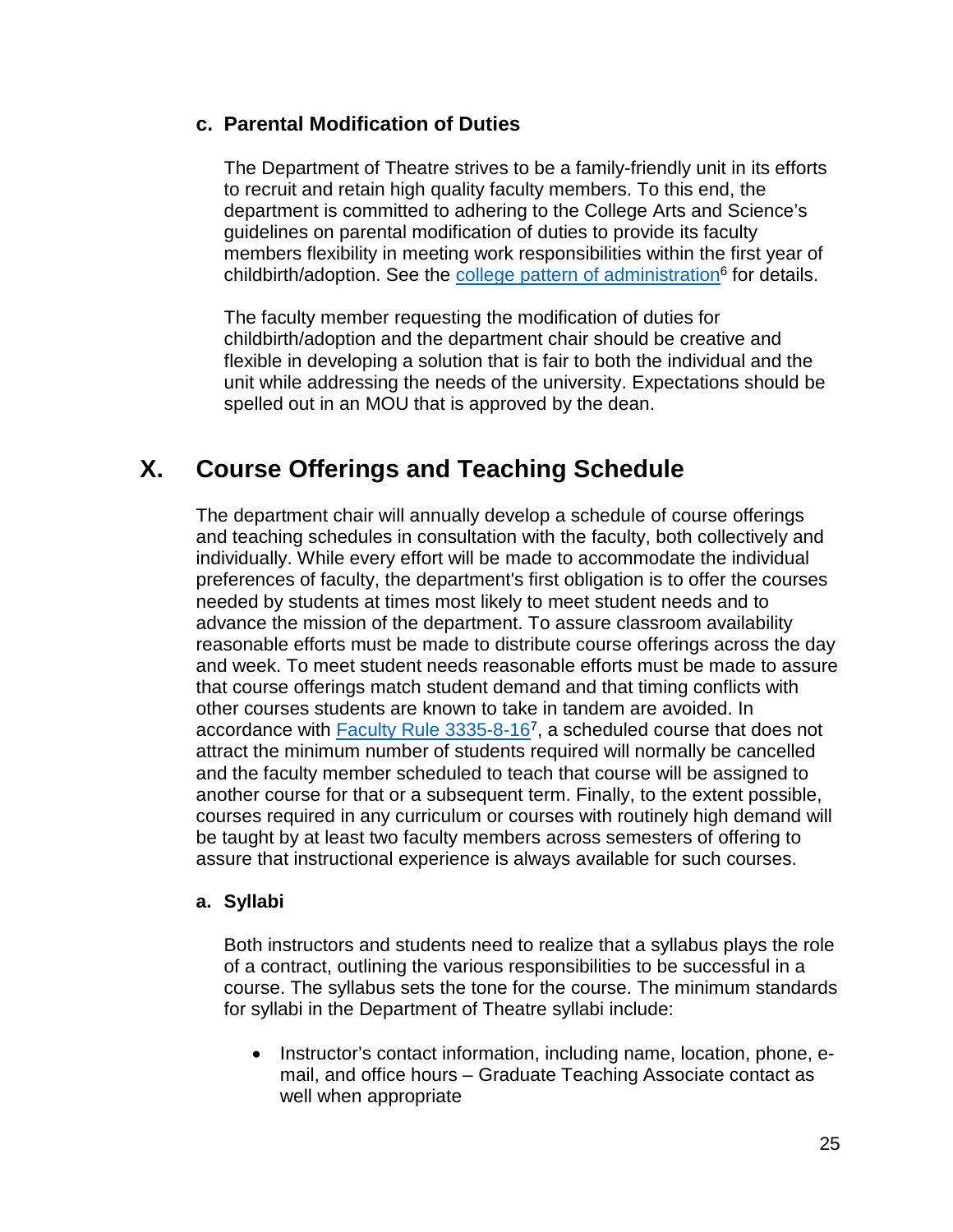- Course title, number, credit hours, meeting days and times, and classroom location
- Course description, goals and learning objectives, prerequisites
- If the course is a GE course, it must include the following:
	- o GE category or categories it fulfills
	- o "GE Expected Learning Outcomes" boiler plate language pertaining to the appropriate area(s)
	- o Statement beneath these that explains how the course will satisfy the stated Expected Learning Outcomes
- A statement on learning outcomes and the course plan for assessment
- Required texts (full bibliographical information), course packets, and supplies, and where they can be purchased
- List of texts on reserve in the library and where the reserve desk is located
- Detailed calendar for the course, including a weekly outline of readings and homework, exams, and date, time, and location of the final
- Length and format of all papers, homework, laboratory assignments, and examinations
- Class attendance policy
- How class attendance and participation are included in the grade, and what is expected of students in order to be successful in this area
- Grading information, indicating the percentages assigned to various requirements and overall grading scale

**NOTE:** "Participation – Involvement – Growth" should not exceed 20% of the grade and should have demonstrable points of measure.

• The following statement on academic misconduct:

*It is the responsibility of the Committee on Academic Misconduct to investigate or establish procedures for the investigation of all reported cases of student academic misconduct. The term "academic misconduct" includes all forms of student academic misconduct wherever committed; illustrated by, but not limited to, cases of plagiarism and dishonest practices in connection with examinations. Instructors shall report all instances of alleged academic misconduct to the committee (Faculty Rule 3335-5-487). For additional information, see the Code of Student Conduct*  <https://trustees.osu.edu/rules/code-of-student-conduct/>*.* 

• The following statement about disability services (Use 16-point font):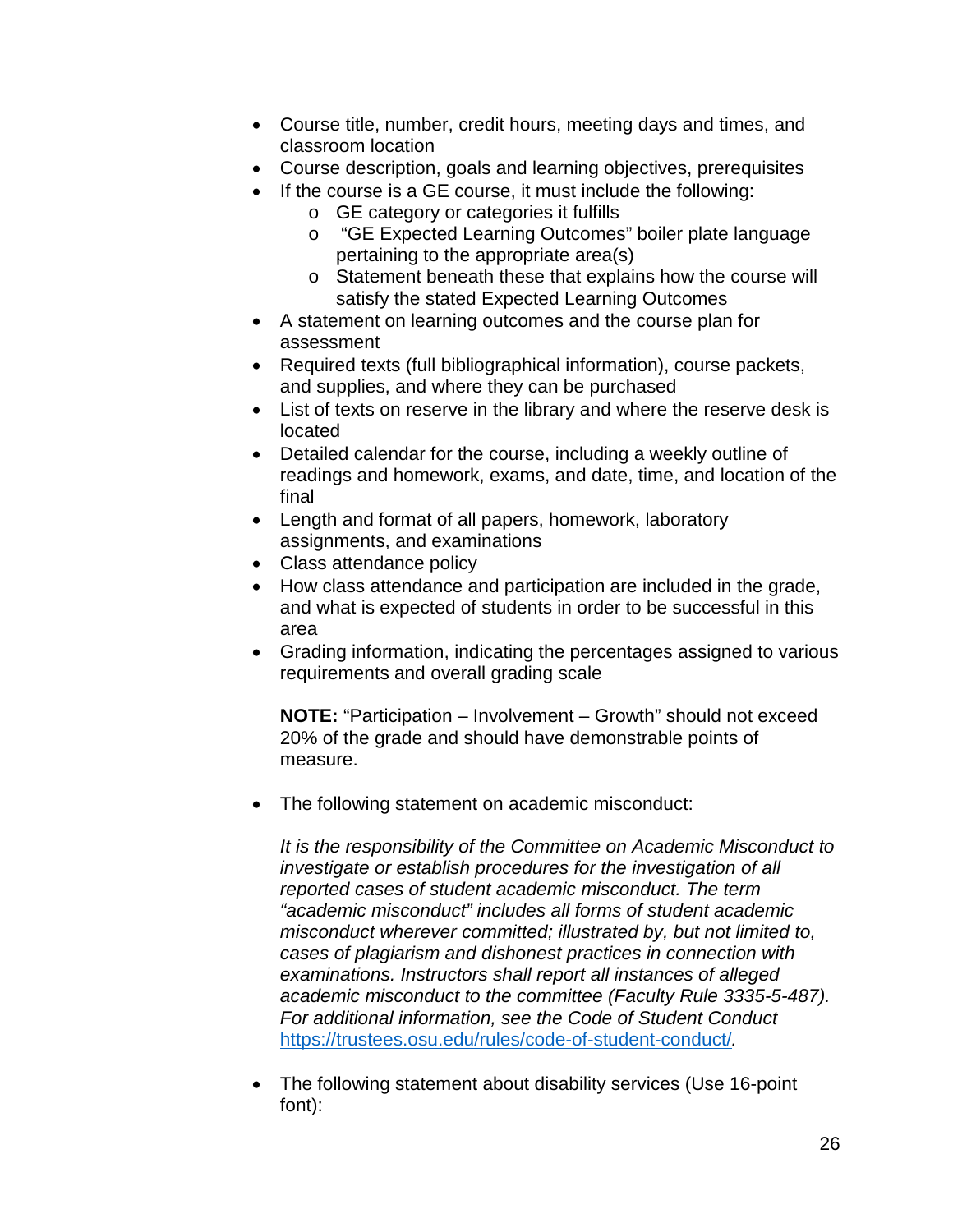*Students with disabilities that have been certified by the Office for Disability Services will be appropriately accommodated and should inform the instructor as soon as possible of their needs.*

*The Office for Disability Services is located in 098 Baker Hall, 113 W. 12th Ave, Columbus, OH 43210, Phone: 614-292-3307 | Fax: 614-292-4190 | VRS: 614-429-1334 | General Questions: slds@osu.edu*

- If the syllabus is standard for several sections, include the name and contact information for the course coordinator
- A separate sheet may be included from the GTA or recitation leader with the contact information and individual policies for courses with several sections
- The phone number for Student Safety Services, which provides escorts to students, faculty, and staff after dark 612-292-3322.

One electronic copy of each course syllabi prepared by a faculty member shall be filled in the Department Office by the end of the Monday of the second week of classes.

#### **b. Grade Reports**

Grading and the recording and reporting of all grades is a teaching and clerical responsibility of each faculty member. Each faculty member must keep proper and accurate grade records in which are recorded all grades students receive throughout the term. Academic records are to be kept by the faculty member for two semesters following the semester of the course offering.

## <span id="page-26-0"></span>**XI. Allocation of Department Resources**

The chair is responsible for the fiscal and academic health of the department and for assuring that all resources—fiscal, human, and physical—are allocated in a manner that will optimize achievement of department goals.

The chair will discuss the department budget at least annually with the faculty and attempt to achieve consensus regarding the use of funds across general categories. However, final decisions on budgetary matters rest with the chair.

The allocation of salary funds is discussed in the Appointments, Promotion, and Tenure Document.

In addition to salary, faculty may be allotted funding annually for professional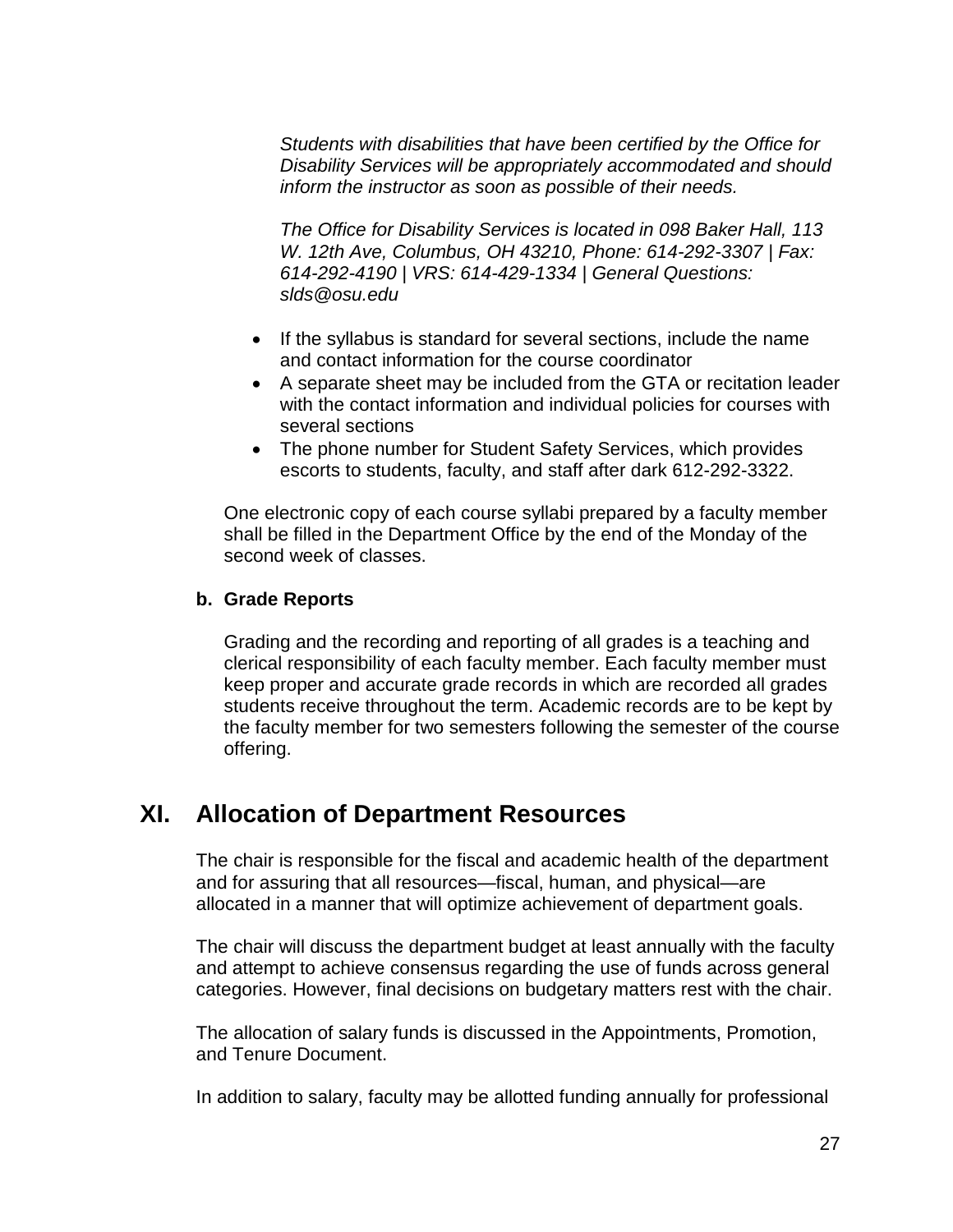development. These funds may be used for travel to professional meetings or workshops or for funding scholarship and/or other creative work. This funding is contingent upon annual departmental budget allocations.

Faculty have computers, and access to limited office supplies, and equipment to effectively carry-out their teaching and service. Office, teaching, production and research space shall be allocated on the basis of department priorities and may be reallocated periodically as priorities change. Changes to or modifications of space must be approved by the Chair prior to their execution.

Faculty may also apply in writing to the chair for additional funds to support research, guest artists and other special projects that benefit the department. Faculty members approved for additional departmental funding are required to submit a one-page report at the completion of the funded activity outlining how the funds were spent and how this benefitted the department.

## <span id="page-27-0"></span>**XII. Leaves and Absences**

The University's policies with respect to leaves and absences are set forth in the [Office](https://hr.osu.edu/policies-forms) of Academic Affairs Policies and Procedures Handbook<sup>1</sup> and Office of Human Resources Policies<sup>8</sup> website. The information provided below supplements these policies.

#### <span id="page-27-1"></span>**a. Discretionary Absence**

Faculty are expected to complete a University Business Leave<sup>9</sup> form well in advance of a planned absence (e.g. as for attendance at a professional meeting or to engage in consulting) to provide time for its consideration and approval and time to assure that instructional and other commitments are covered. Discretionary absence from duty is not a right and the chair retains the authority to disapprove a proposed absence when it will interfere with instructional or other comparable commitments. Such an occurrence is most likely when the number of absences in a particular term is substantial. Faculty Rules require that the Office of Academic Affairs approve any discretionary absence longer than 10 consecutive business days, and must be requested at [https://eleave.osu.edu.](https://eleave.osu.edu/)

#### <span id="page-27-2"></span>**b. Absence for Medical Reasons**

When absences for medical reasons are anticipated, faculty members are expected to complete an Application for Leave<sup>10</sup> form as early as possible. When such absences are unexpected, the faculty member, or someone speaking for the faculty member, should let the chair know promptly so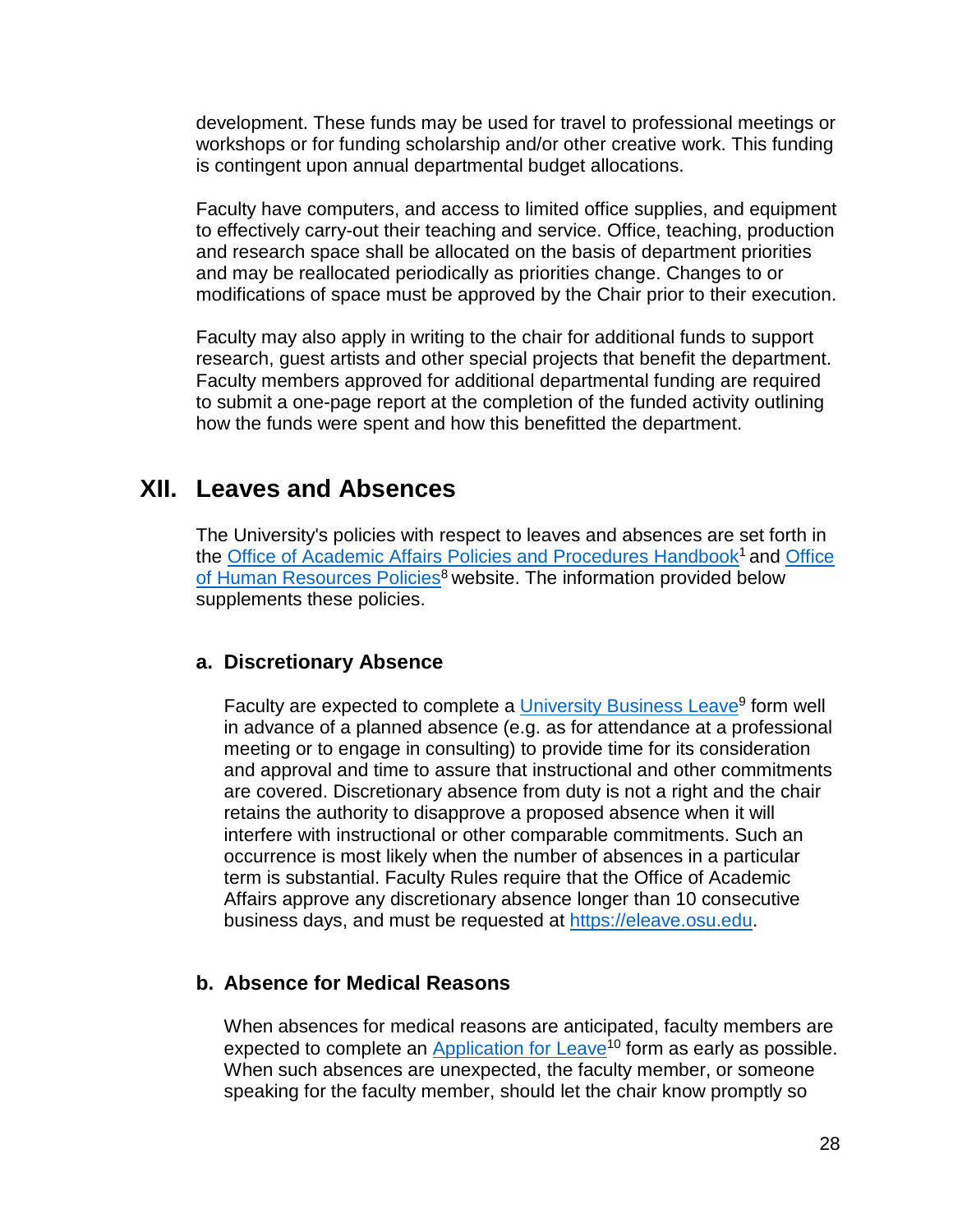that instructional and other commitments can be managed. Faculty members are always expected to use sick leave for any absence covered by sick leave (personal illness, illness of family members, medical appointments). Sick leave is a benefit to be used, not banked. For additional details see [OHR Policy 6.27.](https://hr.osu.edu/public/documents/policy/policy627.pdf)<sup>11</sup>

#### <span id="page-28-0"></span>**c. Unpaid Leaves of Absence**

The university's policies with respect to unpaid leaves of absence and entrepreneurial leaves of absence are set forth in the [Office of Academic](http://oaa.osu.edu/handbook.html)  [Affairs Policies and Procedures Handbook.](http://oaa.osu.edu/handbook.html)<sup>1</sup>

#### <span id="page-28-1"></span>**d. Faculty Professional Leave**

Information on faculty professional leaves is presented in the OAA Policy on Faculty Professional Leaves https://oaa.osu.edu/policiesprocedureshandbook.html).<sup>1</sup> The information provided below supplements these policies.

A Faculty Professional Leave constitutes a formal departure from regular academic duties and may be one or two semesters in length for 9-month faculty and one, two or three semesters in length for 12-month faculty. FPLs of more than one semester involve salary reductions and other considerations established by the Ohio legislature and University Board of Trustees, and faculty considering an FPL should fully acquaint themselves with these policies before applying for leave.

Faculty members who desire an FPL should discuss the matter with the department chair during their annual evaluation or as soon thereafter as possible. The department chair will indicate whether submission of a full proposal articulating the purpose and nature of the FPL is appropriate. Because FPL proposals must be approved by the dean, the Office of Academic Affairs, and the Board of Trustees before they may be implemented, faculty must submit FPL proposals for a particular year no later than January 20 of the preceding year. The College of Arts and Sciences manages FPL requests through an on-line application at <https://intranet.asc.ohio-state.edu/guidelines/fpl> (log-in required).

All leave requests are peer reviewed by the Promotion and Tenure Committee, evaluated as to the appropriateness of the request in light of the faculty members research/creative activity profile, and priority ranked in the context of the department's mission. This ranked list is then submitted to the department chair for consideration in formulating the recommendation to the dean. The chair's recommendation to the dean regarding an FPL proposal will be based on the quality of the proposal and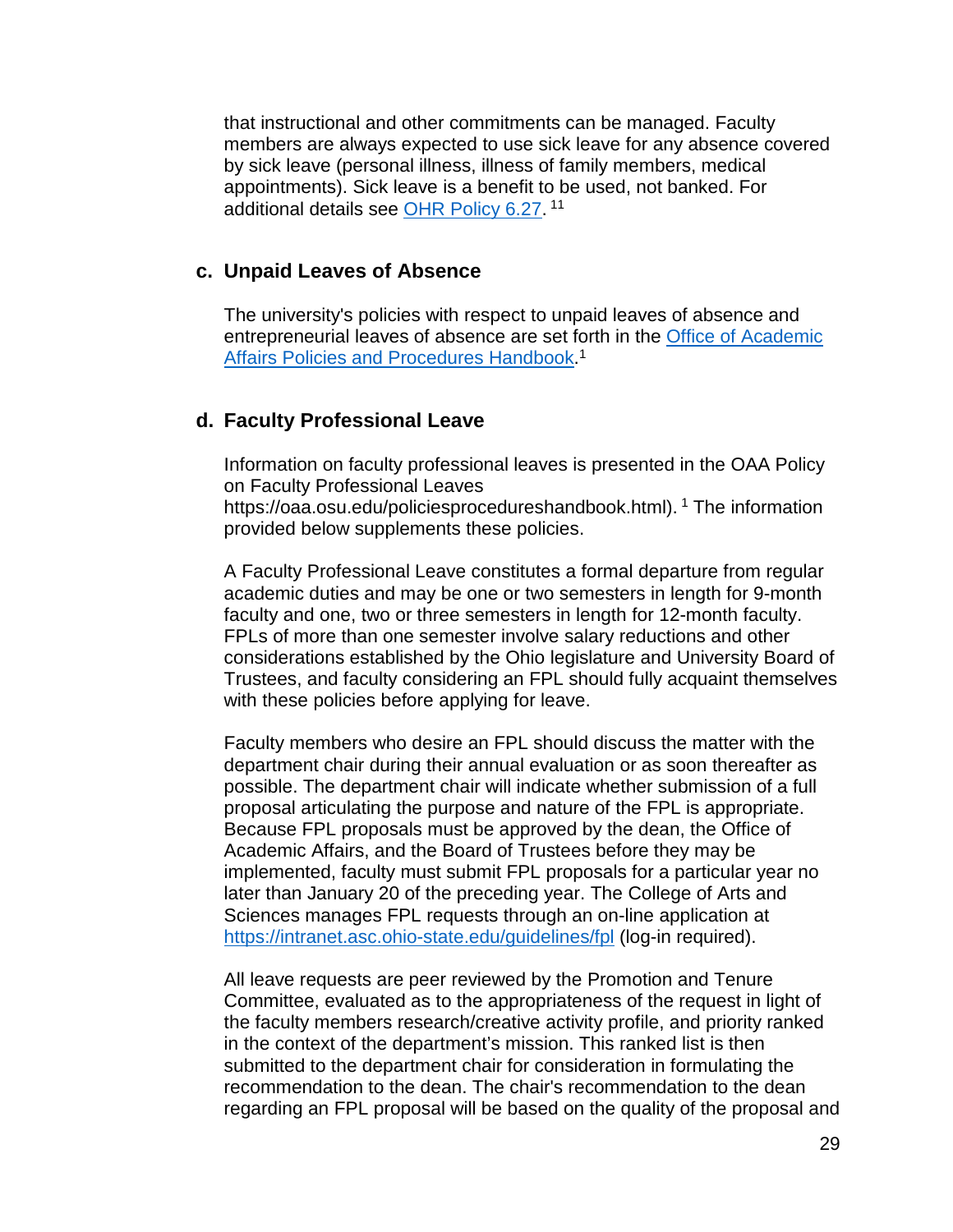its potential benefit to the department and to the faculty member as well as the ability of the department to accommodate the leave at the time requested. Normal timetable for submitting an application for an FPL for the following academic year is December 6. The applicant should submit electronically their proposal, CV, requested semester (s), and any additional supporting materials to the Department Chair, Chair of the P&T Committee and the Department Manager. Also indicate when the last leave was approved.

Faculty who are on Faculty Professional Leave may participate in Departmental governance during the leave if they are in residence; however, the primary responsibility during the leave is to take advantage of the research opportunity and to use the time for study and reflection. The Department of Theatre does not require that faculty members participate in governance, including promotion and tenure during their FPL.

## <span id="page-29-0"></span>**XIII. Supplemental Compensation and Paid External Consulting**

The university's policies with respect to supplemental compensation and paid external consulting are set forth in the [Office of Academic Affairs Policies and](http://oaa.osu.edu/handbook.html)  [Procedures Handbook.](http://oaa.osu.edu/handbook.html)<sup>1</sup> The information provided below supplements these policies.

This department adheres to these policies in every respect. In particular, this department expects faculty members to carry out the duties associated with their primary appointment with the University at a high level of competence before seeking other income-enhancing opportunities. All activities providing supplemental compensation must be approved by the department chair regardless of the source of compensation. External consulting must also be approved. Approval will be contingent on the extent to which a faculty member is carrying out regular duties at an acceptable level, the extent to which the extra income activity appears likely to interfere with regular duties, and the academic value of the proposed consulting activity to the department. In addition, it is University policy that faculty may not spend more than one business day per week on supplementally compensated activities and external consulting combined.

Faculty who fail to adhere to the University's policies on these matters, including seeking approval for external consulting, will be subject to disciplinary action.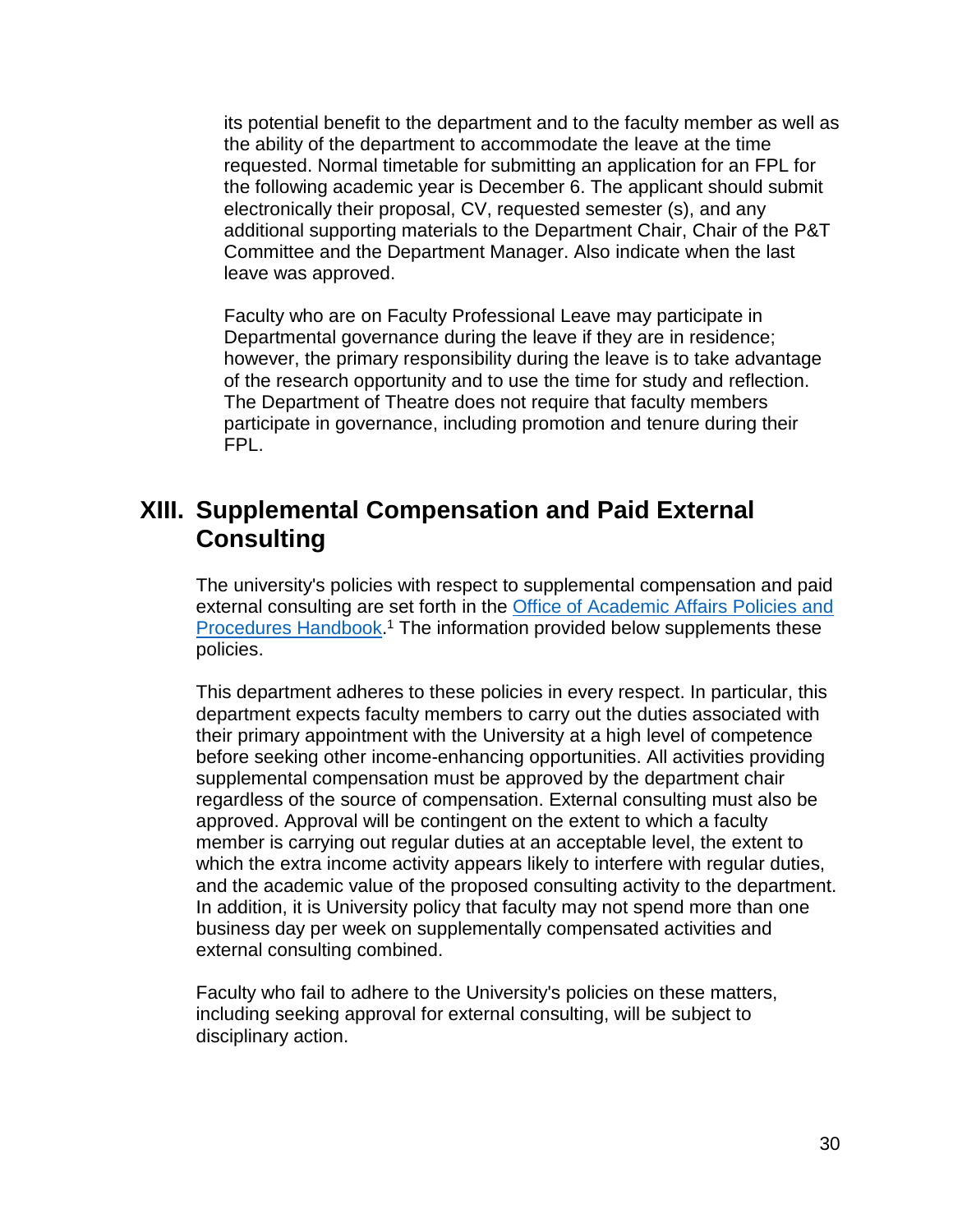## <span id="page-30-0"></span>**XIV. Financial Conflicts of Interest**

The university's policies with respect to financial conflicts of interest is set forth in the Office of Academic Affairs Policy on Faculty Paid External Consulting The information provided below supplements these policies. A conflict of interest exists if financial interests or other opportunities for tangible personal benefit may exert a substantial and improper influence upon a faculty member or administrator's professional judgment in exercising any University duty or responsibility, including designing, conducting or reporting research.

Faculty members with external funding or otherwise are required by university policy to file conflict of interest forms annually, [\(http://orc.osu.edu/regulations](http://orc.osu.edu/regulations-policies/coi/ecoi/)[policies/coi/ecoi/\)](http://orc.osu.edu/regulations-policies/coi/ecoi/) and more often if prospective new activities pose the possibility of financial conflicts of interest. The electronic form<sup>12</sup> is available on the Office of Research Compliance website. Faculty who fail to file such forms or to cooperate with University officials in the avoidance or management of potential conflicts will be subject to disciplinary action.

In addition to financial conflicts of interest, faculty members must disclose any conflicts of commitment that arise in relation to consulting or other work done for external entities.

## <span id="page-30-1"></span>**XV. Grievance Procedures**

Members of the department with grievances should discuss them with the chair who will review the matter as appropriate and either seek resolution or explain why resolution is not possible. Content below describes procedures for the review of specific types of complaints and grievances.

#### <span id="page-30-2"></span>**a. Salary Grievances**

A faculty or staff member who believes that his or her salary is inappropriately low should discuss the matter with the chair. The faculty or staff member should provide documentation to support the complaint. Faculty members who are not satisfied with the outcome of the discussion with the chair and wish to pursue the matter may be eligible to file a more formal salary appeal (see [Office of Academic Affairs Policies and](http://oaa.osu.edu/handbook.html)  Procedures Handbook<sup>1</sup> or [ASC POA\).](https://oaa.osu.edu/assets/files/governance/college-of-arts-and-sciences/ASC_POA_2017-01-15.pdf)

Staff members who are not satisfied with the outcome of the discussion with the chair and wish to pursue the matter should contact Consulting [Services in the Office of Human Resources.](http://hr.osu.edu/elr/)<sup>13</sup>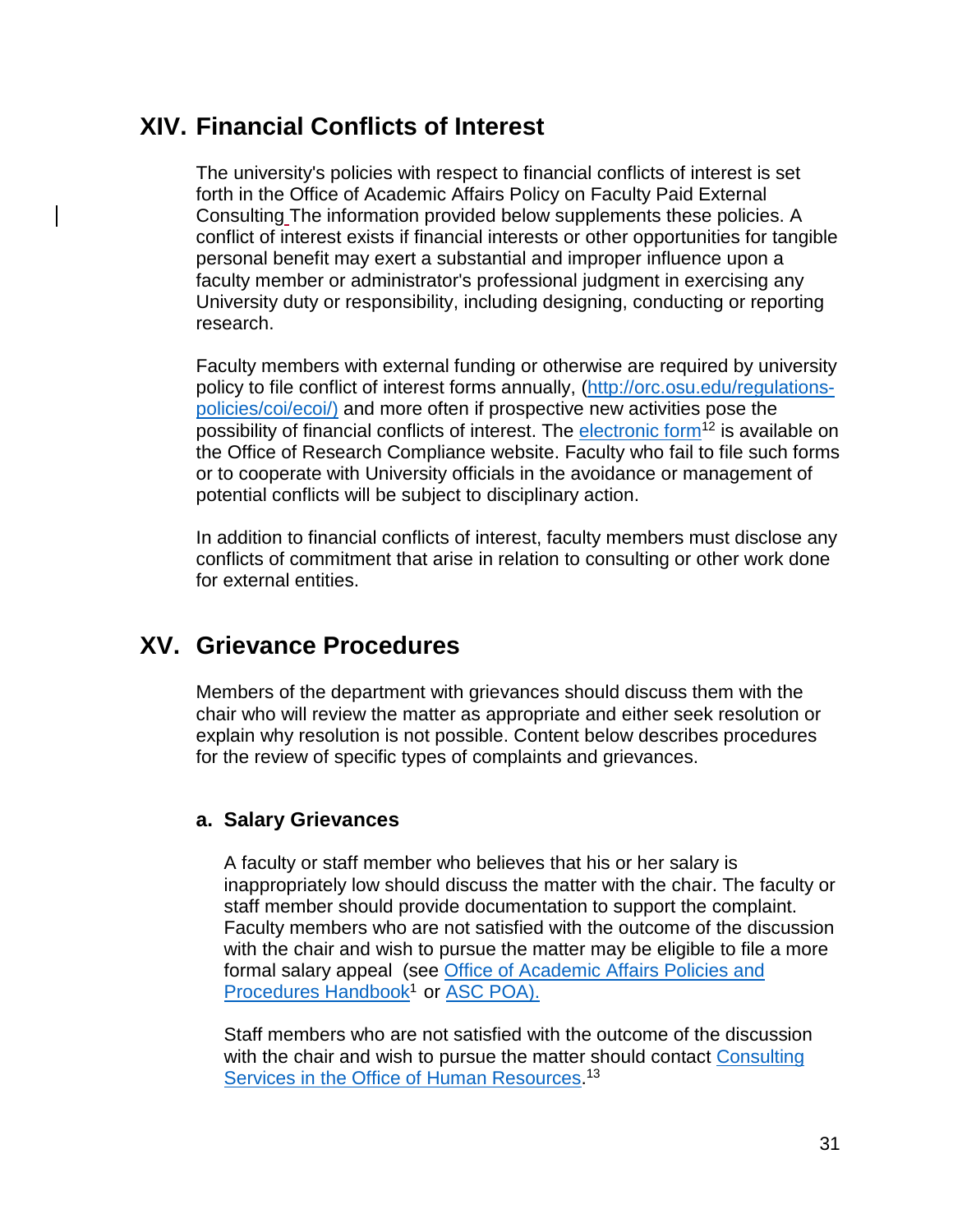#### <span id="page-31-0"></span>**b. Faculty Misconduct**

Complaints alleging faculty misconduct or incompetence should follow the procedures set forth in <u>Faculty Rule 3335-5-04</u>.14

#### <span id="page-31-1"></span>**c. Faculty Promotion and Tenure Appeals**

Promotion and tenure appeals procedures are set forth in [Faculty Rule](https://trustees.osu.edu/index.php?q=rules/university-rules/chapter-3335-5-faculty-governance-and-committees.html)  [3335-5-05.](https://trustees.osu.edu/index.php?q=rules/university-rules/chapter-3335-5-faculty-governance-and-committees.html) 15

#### <span id="page-31-2"></span>**d. Sexual Misconduct**

The university's policy and procedures related to sexual misconduct are set forth in <u>OHR Policy 1.15</u>.16

#### <span id="page-31-3"></span>**e. Student Complaints**

Normally student complaints about courses, grades, and related matters are brought to the attention of individual faculty members. In receiving such complaints, faculty should treat students with respect regardless of the apparent merit of the complaint and provide a considered response. When students bring complaints about courses and instructors to the department chair, the chair will first ascertain whether or not the students require confidentiality. If confidentiality is not required, the chair will investigate the matter as fully and fairly as possible and provide a response to both the students and any affected faculty. If confidentiality is required, the chair will explain that it is not possible to fully investigate a complaint in such circumstances and will advise the student(s) on options to pursue without prejudice as to whether the complaint is valid or not.

Faculty complaints regarding students must always be handled strictly in accordance with university rules and policies. Faculty should seek the advice and assistance of the chair and others with appropriate knowledge of policies and procedures when problematic situations arise. In particular, evidence of academic misconduct must be brought to the attention of the [Committee on Academic Misconduct.](http://oaa.osu.edu/coam.html)<sup>17</sup>

#### <span id="page-31-4"></span>**f. Code of Student Conduct**

In accordance with the [Code of Student Conduct,](https://trustees.osu.edu/rules/code-of-student-conduct/)<sup>18</sup> faculty members will report any instances of academic misconduct to the [Committee on](http://oaa.osu.edu/coam.html)  [Academic Misconduct.](http://oaa.osu.edu/coam.html)<sup>17</sup>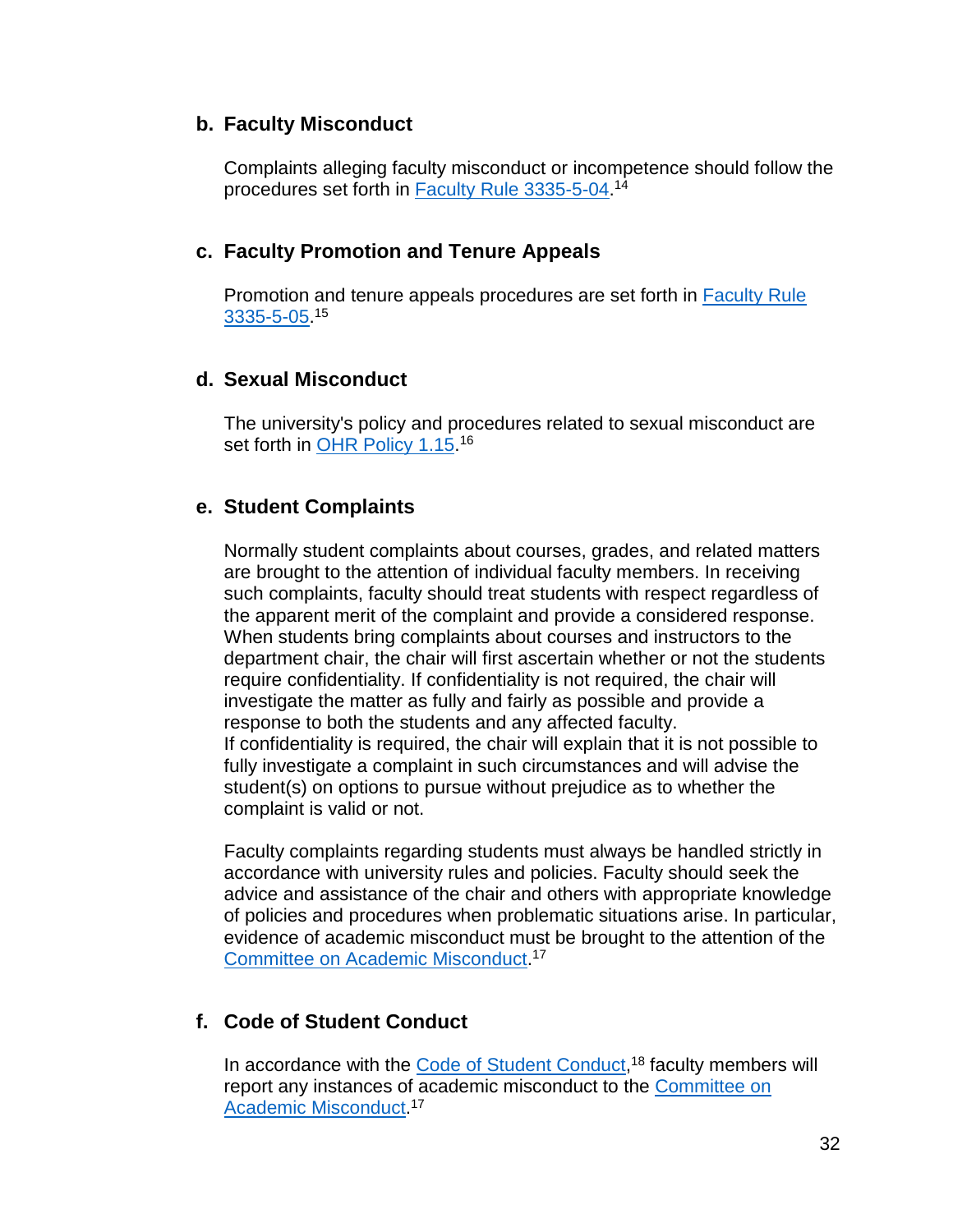## <span id="page-32-0"></span>**XVI. University Closing**

When the university officially closes (in weather emergencies, for national holidays, or other such occasions), the Department offices, studios and theatres are also officially closed unless otherwise indicated in the announcement from the university officials. Graduate Teaching Associates and Work-Study students are expected to consult with their supervisors and to make up missed work at the next available opportunity. No rehearsal or production activities can be conducted during [university closings.](https://hr.osu.edu/public/documents/policy/policy615.pdf)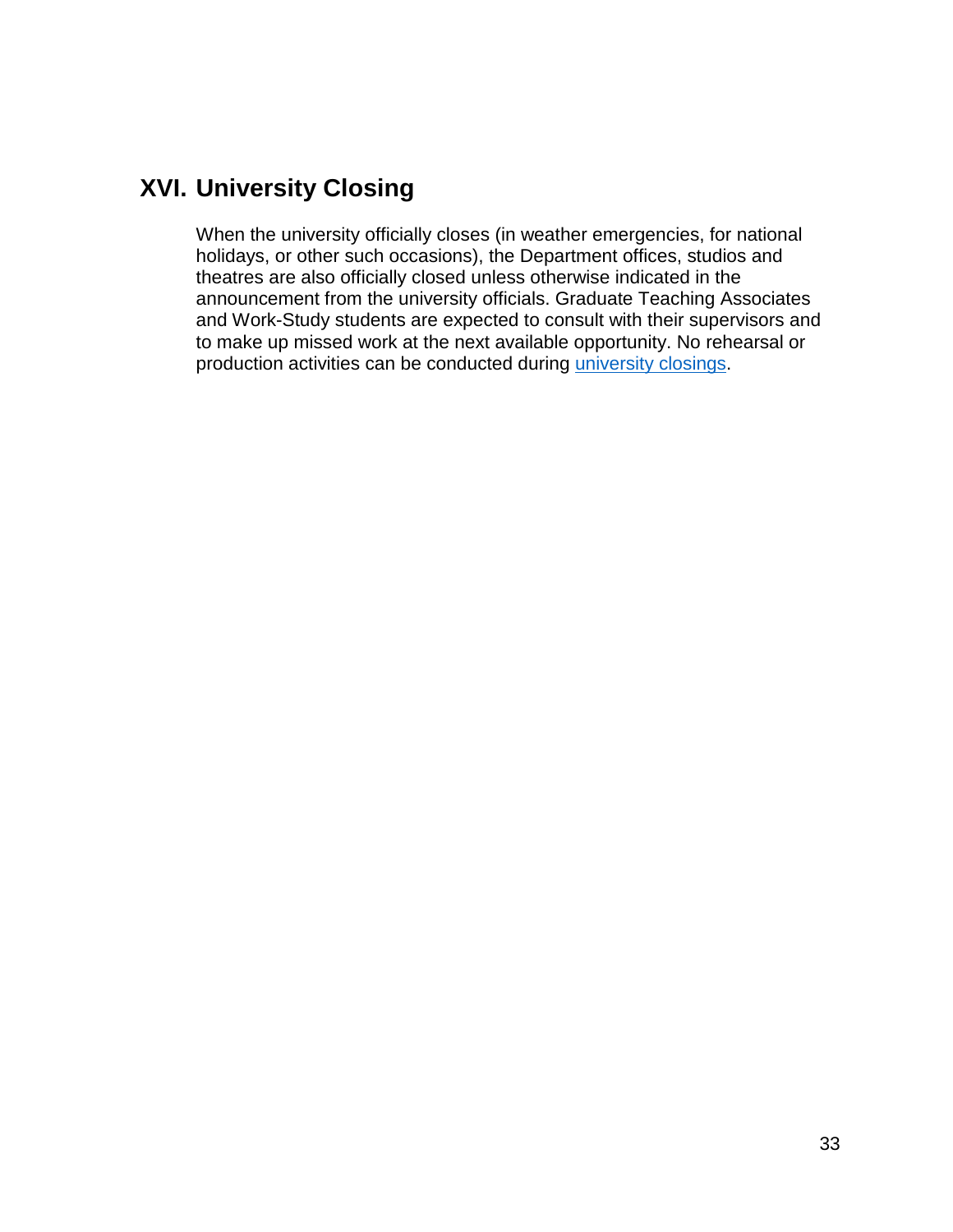## <span id="page-33-0"></span>**Appendix A: Learning for a Lifetime**

The Department of Theatre adopts the following statement as a preamble to our mission, approved by the ATHE Board of Governors in January 1997:

#### **THEATRE STUDIES IN HIGHER EDUCATION: LEARNING FOR A LIFETIME**

*An education in theatre and performance studies gives students useful tools to contribute to and create positive changes in the public as well as the private sphere. Theatre in higher education creates not only strong theatre artists, and articulate theatre educators, but also effective public leaders and compassionate visionaries in all professions.*

*Theatre in higher education encourages students to understand the unique history, theory and practice of theatre and performance through intellectual and experiential investigation. Students engage in academic coursework in the history and theory of theatre and drama, the study of acting and directing, the exploration of performance and cultural studies, the art of theatrical design and stage technology, the business of theatre administration, and the examination of related interdisciplinary topics such as anthropology, music, English, psychology and dance. Theatre in higher education enables students to learn about diverse historical eras, communities, styles of production, technologies, and playwrights through various types of artistic productions. Theatre in higher education creates opportunities for crossing cultures within the theatrical experience. It challenges students to investigate cultural performances onstage and off, and to imagine new avenues for the creative spirit. The major in theatre arts or performance studies prepares students to pursue professional goals as artists and educators. They may choose careers as teachers, actors, directors, playwrights, critics, dramaturgs, designers, administrators, and managers. These careers can be pursued within the academy, performing arts organizations, related non-profit organizations, and the media.*

*Theatre in higher education also provides students with crucial life skills which they can use in a wide range of professions as well as in their day-to-day relationships with others. Theatre and performance studies allow students to think precisely in the moment, to speak confidently in public, to write with clarity and intelligence, and to work productively with others, thereby providing them with useful skills for a host of other professions, including business, government, law, journalism, the natural and social sciences, economics, languages and literature, the fine arts, industry, and related disciplines. Theatre and performance studies majors learn to grasp complex problems and produce imaginative solutions, to explore alternative goals and investigate the various means of achieving them, to establish long-range objectives and develop the discipline, organizational skill, artistry, and self-*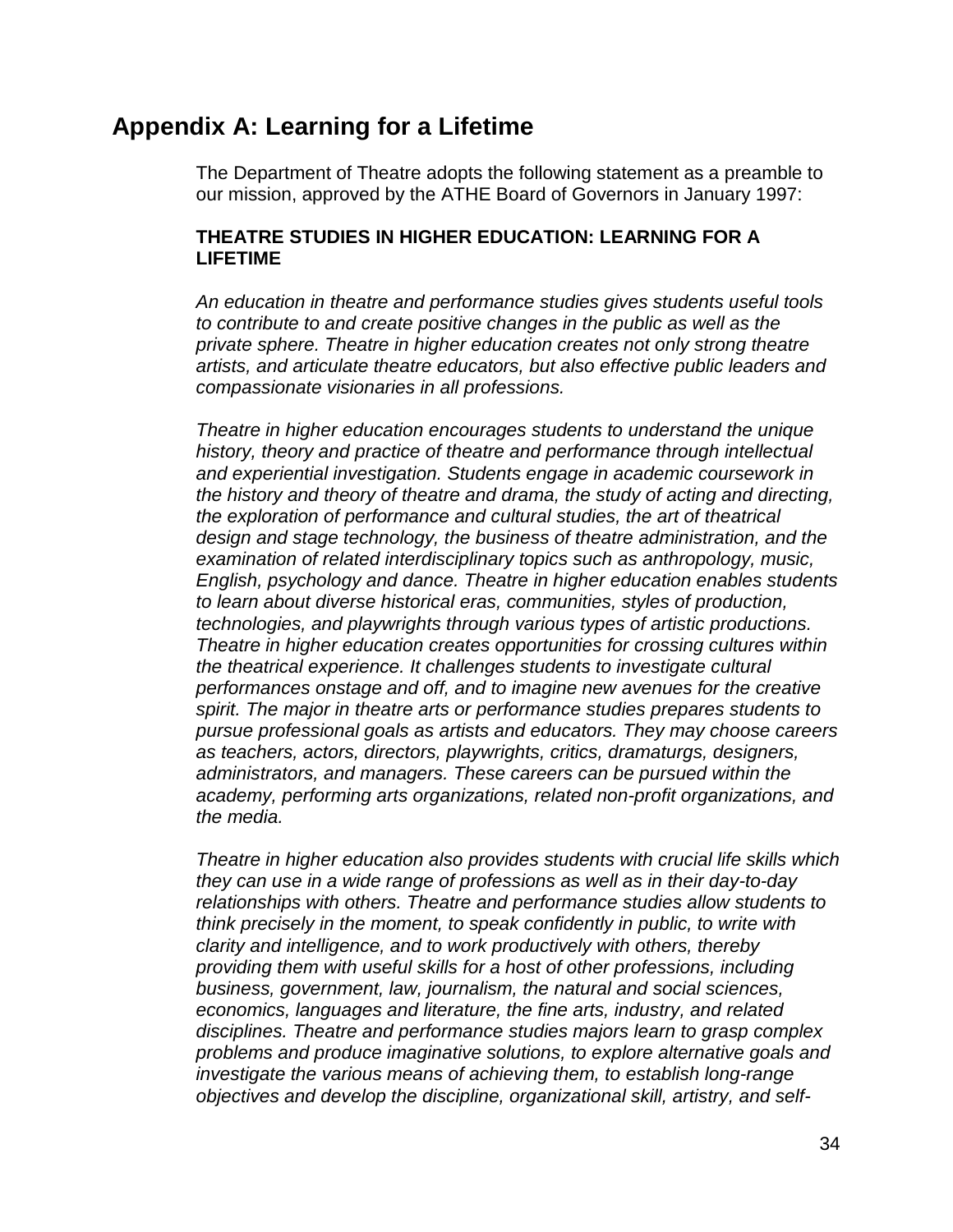*assurance to achieve those objectives. Because the theatre is a collaborative art, students acquire skills in interpersonal communication and group problem-solving. Because performance is an interdisciplinary pursuit, students learn to coalesce research and insights from a rich variety of sources. Theatre in higher education answers today's market demand for skills in creative, critical, and collaborative thinking.*

*Theatre in higher education increases students' cognitive abilities. Students' intuitive perceptive capacities-qualities highly valued by the best business managers-are awakened by theatre training. Psychologist Howard Gardner posits a theory of multiple intelligences which states that each individual learns through seven intelligences: linguistic, logical/mathematical, visual/spatial, kinesthetic, musical, interpersonal, and intrapersonal. Theatre education cultivates all of these intelligences. Through experiential learning, students increase their interpersonal skills, including the ability to notice and make distinctions among others' moods, temperaments, motivations and intentions. They also build strong intrapersonal skills, including the ability to access, understand, and discriminate among one's own feelings. This process creates self-aware, motivated, perceptive and passionate communicators. As a result, students have a sense of connectedness to their own lives and the lives of others.*

*Theatre and performance can help transform human beings by acknowledging and celebrating the cultures and contributions of diverse communities; helping people learn to live in relation to one another; empowering all participants in the art-creators and audience members-to act on and change the conditions of their lives. Creating and participating in theatre is an act of courage-each human being who encounters theatre is encouraged to imagine. And through the imagination, we can make significant, constructive changes in our communities.*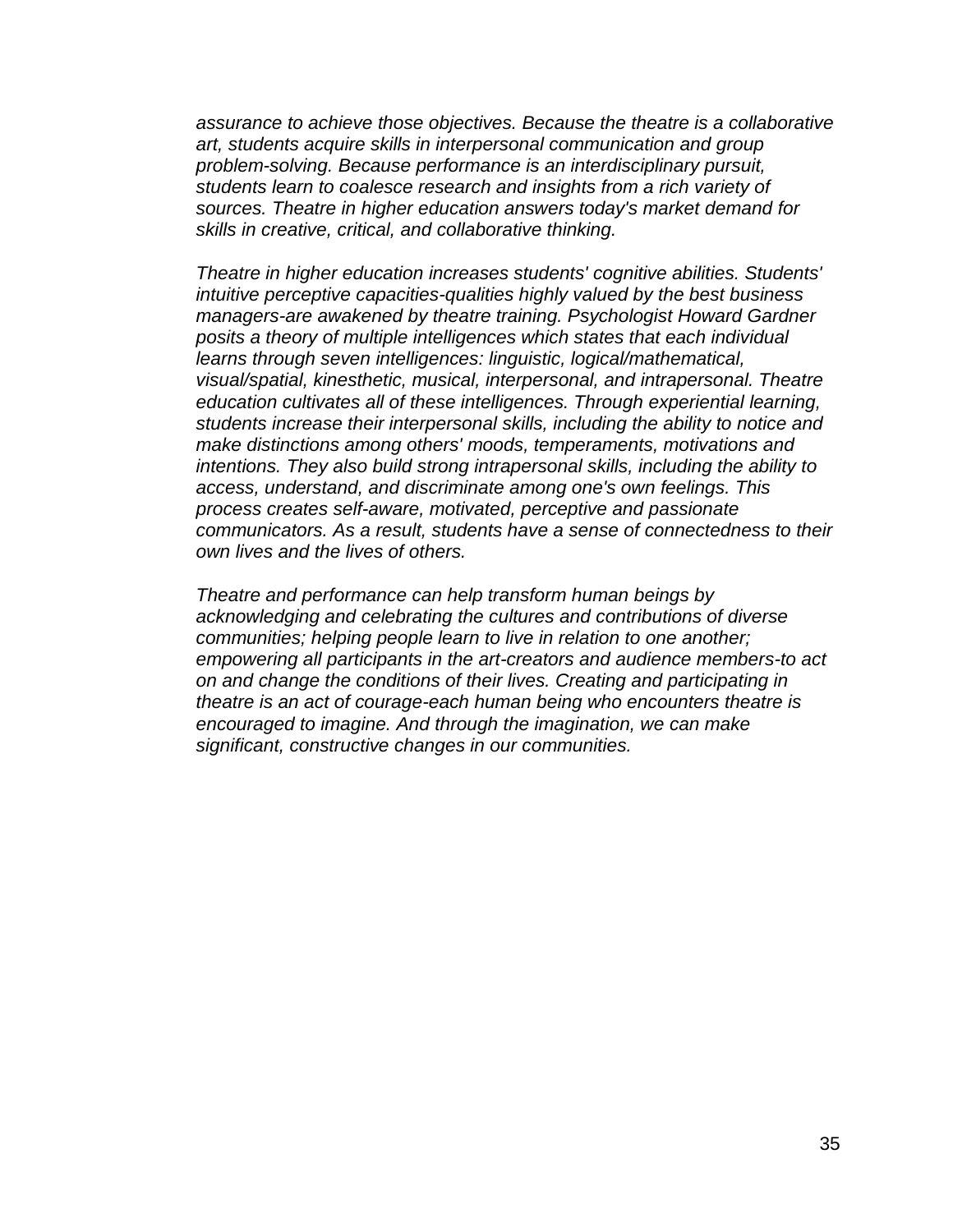## <span id="page-35-0"></span>**Appendix B: Hyperlinks**

- 1. Office of Academic Affairs Policy and Procedures Handbook: <https://oaa.osu.edu/policiesprocedureshandbook.html>
- 2. Faculty Rule 3335-5-19: [https://trustees.osu.edu/index.php?q=rules/university](https://trustees.osu.edu/index.php?q=rules/university-rules/chapter-3335-5-faculty-governance-and-committees.html)[rules/chapter-3335-5-faculty-governance-and-committees.html](https://trustees.osu.edu/index.php?q=rules/university-rules/chapter-3335-5-faculty-governance-and-committees.html)
- 3. Faculty Rule 3335-3-35: [https://trustees.osu.edu/rules/university-rules/chapter-](https://trustees.osu.edu/rules/university-rules/chapter-3335-3-administration.html)[3335-3-administration.html](https://trustees.osu.edu/rules/university-rules/chapter-3335-3-administration.html)
- 4. Faculty Rule 3335-6: [https://trustees.osu.edu/index.php?q=rules/university](https://trustees.osu.edu/index.php?q=rules/university-rules/chapter-3335-6-rules-of-the-university-faculty-concerning-faculty-appointments-reappointments-promotion-and-tenure.html)[rules/chapter-3335-6-rules-of-the-university-faculty-concerning-faculty](https://trustees.osu.edu/index.php?q=rules/university-rules/chapter-3335-6-rules-of-the-university-faculty-concerning-faculty-appointments-reappointments-promotion-and-tenure.html)[appointments-reappointments-promotion-and-tenure.html](https://trustees.osu.edu/index.php?q=rules/university-rules/chapter-3335-6-rules-of-the-university-faculty-concerning-faculty-appointments-reappointments-promotion-and-tenure.html)
- 5. Office of Academic Affairs Conflict of Commitment Policy: <https://oaa.osu.edu/assets/files/documents/conflictofcommitment.pdf>
- 6. College of Arts and Sciences Pattern of Administration: [college pattern of](http://oaa.osu.edu/governance.html)  [administration](http://oaa.osu.edu/governance.html)
- 7. Faculty Rule 3335-8-16: https://trustees.osu.edu/rules/university-rules/chapter-3335-8-instruction.html
- 8. Office of Human Resources Policy Website:<https://hr.osu.edu/policies-forms>
- 9. University Business Leave Form: [http://buleave.osu.edu](http://buleave.osu.edu/)
- 10.Application for Leave Form: [http://eleave.osu.edu](http://eleave.osu.edu/)
- 11.OHR Policy 6.27:<https://hr.osu.edu/public/documents/policy/policy627.pdf>
- 12.Electronic Conflict of Interest Form:<http://go.osu.edu/coi>
- 13.OHR Consulting—Employee and Labor Relations:<http://hr.osu.edu/elr/>
- 14.Faculty Rule 3335-5-04: [https://trustees.osu.edu/index.php?q=rules/university](https://trustees.osu.edu/index.php?q=rules/university-rules/chapter-3335-5-faculty-governance-and-committees.html)[rules/chapter-3335-5-faculty-governance-and-committees.html](https://trustees.osu.edu/index.php?q=rules/university-rules/chapter-3335-5-faculty-governance-and-committees.html)
- 15.Faculty Rule 3335-5-05: [https://trustees.osu.edu/index.php?q=rules/university](https://trustees.osu.edu/index.php?q=rules/university-rules/chapter-3335-5-faculty-governance-and-committees.html)[rules/chapter-3335-5-faculty-governance-and-committees.html](https://trustees.osu.edu/index.php?q=rules/university-rules/chapter-3335-5-faculty-governance-and-committees.html)
- 16.OHR Policy 1.15—Sexual Misconduct: <https://hr.osu.edu/public/documents/policy/policy115.pdf>
- 17.Committee on Academic Misconduct:<https://oaa.osu.edu/coam.html>